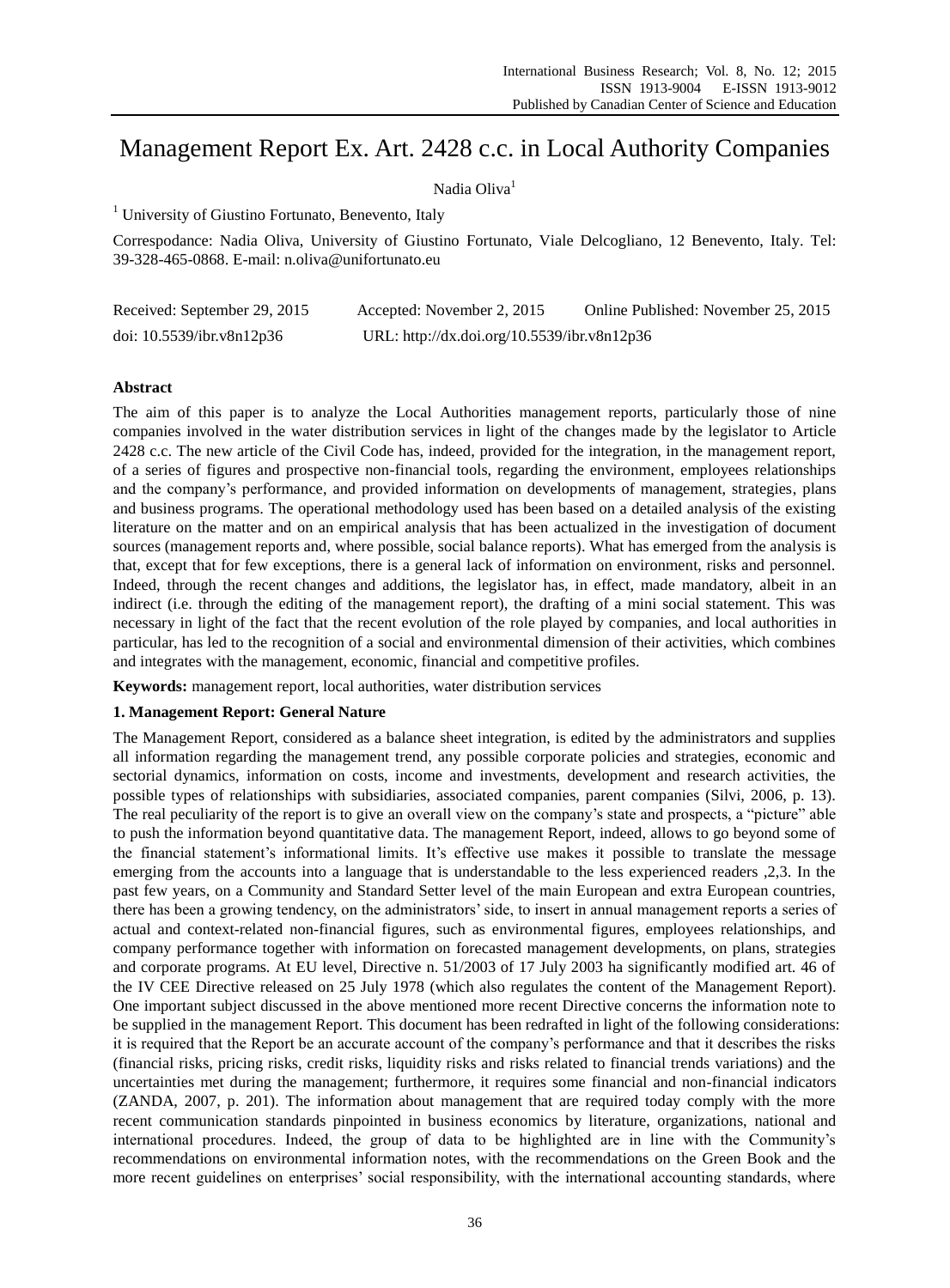required that the guideline be set by activity sectors, on risks, so as to realize a management report aimed to communicate the company's value, without overlooking any possibility for development and consequent risk areas (DE FRANCISCIS, 2007, p. 95). With publication in G.U. n. 73 of 28 march 2007 of lgs. D. N. 32/2007 the national legislature has acknowledged the said Directive. This work analyzes Local Authorities management reports, particularly those of nine companies involved in the water distribution services, in light of the changes made by the legislator to Article 2428 c.c. The new article of the Civil Code has, indeed, provided for the integration, in the management report, of a series of figures and prospective non-financial tools, regarding the environment, employees relationships and the company's performance, and provided information on developments on management, strategies, plans and business programs. The objective of this research is to verify whether or not and in which way the Campanian water service companies have adapted to the legislative evolution, given the importance of the social and environmental implications in a sector characterized by serious issues related to pollution and water shortage. The chosen theme examined here was determined by the consideration that water is a fundamental resource for the environment, the economy, the society, the peaceful cohabitation of people, in Italy and in the world. Water is a main component of existence, it represents the "sanctity of life" and it is therefore necessary that water be recognized as a human, undeniable right, and since it is a common good, it must also be considered a world heritage good. The population is increasing and the water supply is reducing. To date, one billion and three hundred millions people have no access to drinking water. It is therefore becoming strategic to control a supply that is running short compared to the growing demand. Today, therefore, the issue on water is taking a central role in the civic debate. Therefore, particular attention has been given to verifying whether or not, and in what terms, there is an ecological water production and distribution service transformation process in place. The operational methodology that has characterized this research has first of all provided a careful analysis of the existing literature through the retrieval of a bibliography on the subject of the management report and social reporting in public services distribution companies, dwelling particularly on the water supply services, that has acquired a notable relevance due to the importance held by water resources. Despite the difficulties encountered in gaining access to the examined companies' data, an empirical analysis was carried out ending with the analysis of documentary sources (management report and social balance, where present) and interviews with important stakeholders representatives of the Campania's water supply sector. The examination shows that, aside from very few exceptions, there is a total general absence of information regarding not only the environment, but also risks and personnel. In view of art. 2428 c.c. It would be desirable to give more space to such information in the future. It is necessary, for companies, to adopt a wide communication policy, widespread and clear, able to satisfy a growing demand for information regarding financial and competitive management results on one side, and social and environmental effects deriving from the activity on the other. The sustainability balance represents an evolution of the social balance, integrating the explanation of financial and social aspects with the environmental ones. The sustainability balance was originally created to give visibility to the social commitment of companies and to give an account of facts and circumstances that can be represented in the financial statement. Sustainability, however, is now progressively becoming a fundamental control and verification tool of the companies' policies in relation to the expectations of the different stakeholders categories, whether external or internal to the company.

#### **2. Conceptual Framework**

In accordance with Directive 2001/65/CE, art. 2428, which regulates the report's content, has been enhanced with an information note on financial and non-financial risks (personnel and environment).

### *2.1 Information Note on Risks*

Art. 2428 has been enhanced with point 6-bis, aimed to require information on effects and possible impacts derived from the companies' use of financial tools. The definition of ever new financial tools and the evolution, in recent years, of the preexistent ones has allowed companies to develop new techniques to measure and face the risks related to such tools and to the "finance" function in general. In this context, the information relating to the company's exposure to the above mentioned risks, together with the policies implemented in order to face them, become of great importance to the recipients of accounting information. It is therefore imperative to define what situations can be held relevant to the users of balance sheets, taking into account the necessary reference parameter represented by the "evaluation of the financial and patrimonial situation". In this case, an exclusively quantitative approach does not seem to be the best feasible option. The administrators will have to entrust their critical appraisal in order to define, from time to time and based on each tangible particular case, when the efficiency of the financial instruments can be deemed significant under both a quantitative and a qualitative profile, by identifying with the expectations of balance sheet users and with their possible analysis. Such a molded evaluation will allow a best definition of the detailing degree of the information note to be supplied, also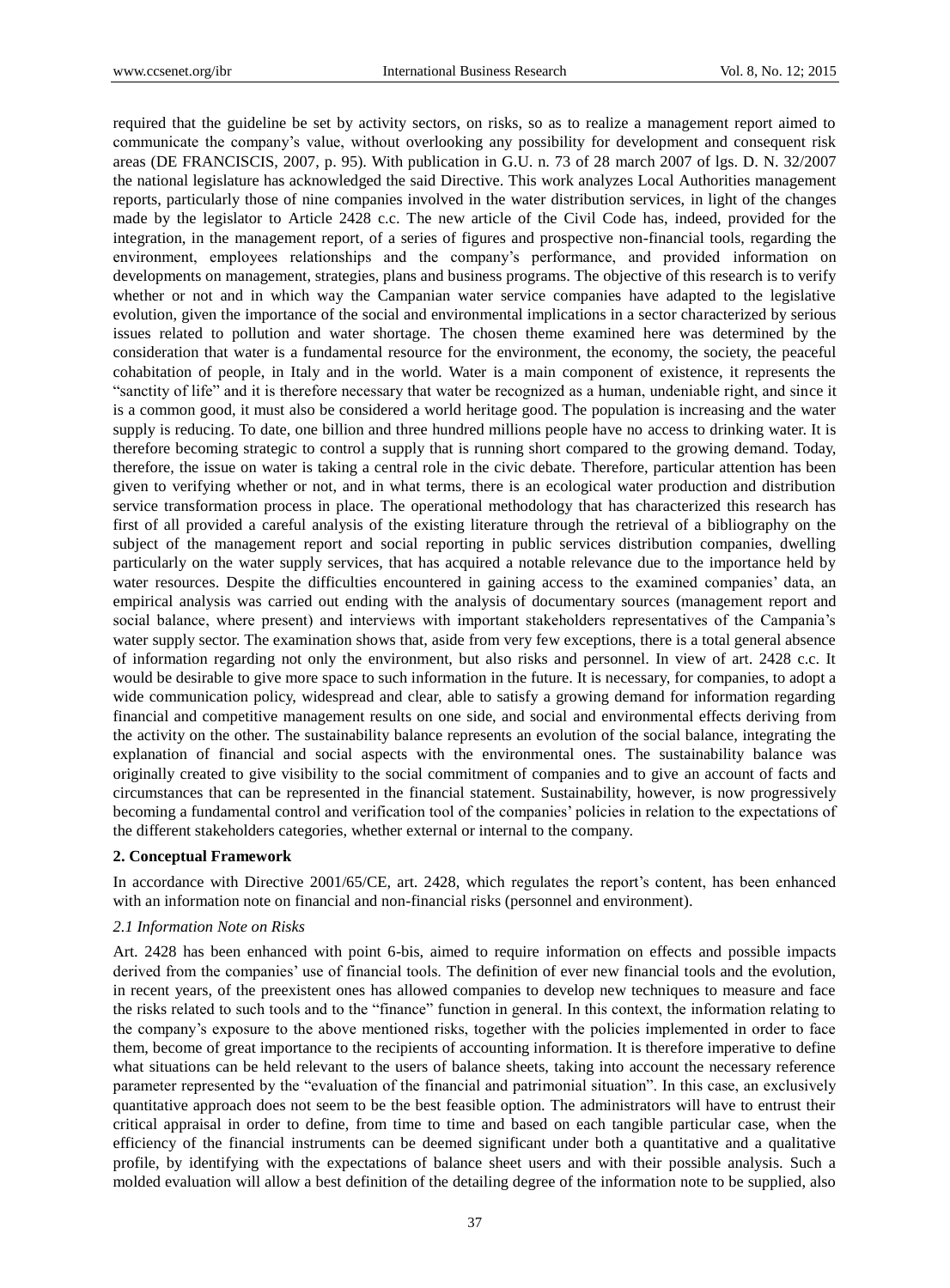in relation to the different types of financial tools used, to the risks to be covered together with the volume of the transactions carried out. All of this is definitely moving toward an enhancement of the accountability systems4. For all cases which the regulation applies to, the code provides that the administrators describe:

- The company objectives and policies regarding financial risk management, including the hedging policy for each main category of expected transactions;
- The company's exposure to pricing risk, credit risk, liquidity risk and financial trends variations risk.

It is quite obvious that the aim of the legislator is to provide a complete disclosure on potential impacts of financial tools, on the financial and patrimonial situation, on the financial results as well as on the financial trends expected by the company (OIC, 2006, p. 27). The qualitative and quantitative information on risks must be provided by the company "in relation to the company's use of financial tools and whether they are relevant to the evaluation of the patrimonial and financial situation and to the economic result for the financial year" (Caratozzolo, 2006, p. 1029). Regarding the specific information on financial risk exposure, the risks to be considered are credit risks, pricing risks, liquidity risks and financial trends variations risks. Regarding the above mentioned risks, the information to be provided could be a concise qualitative reporting of the risk management objectives and policies and of the hedging operations carried out, while for the credit risk exposure it could be the maximum exposure amount (unless shown in the balance sheet), a description of the guarantees and a classification of overdue amounts ordered by age (oldest overdue amount first); for the liquidity risk it could be a classification of payment obligations ordered by due date, with a brief indication of the resources that will be used to meet such obligations. For the market risks exposure it is not required to make a sensitivity analysis, which can be substituted by qualitative indications, despite such indications must be provided for each type of market risk.

### *2.2 Non-Accounting Information Note*

For about a decade in our country we have been watching a great awareness phenomena raising toward social issues. This phenomena is included in a radical change happening in the welfare system and concept itself, which is radically affecting the traditional roles assigned to "private", "public" and "third sector". In this new environmental context the actors of each sector recognize the importance of the ability to use scarce resources to create a real "value added" to benefit the Community, and are frequently adopting ad hoc tools to communicate their social performance. The institutionalization of the social reporting practices is confirmed by both the development of aimed professional services (consulting, training, certification) and regulatory initiatives which tend to make it mandatory (Oliva, 2008, pp. 59-64). L.D. 118/2005, for example, requires social enterprises, (being them social cooperatives, associations, foundations), to draw up a social balance to be attached to the year's financial statement. Similarly, in the public administration sector, the Directive on the Public Functions Office of 16 march 2006, offers some guidelines for social reporting. Lastly, the guidelines for social reporting for local authorities issued by the Home Office. The non-accounting reporting, and social reporting in particular, aims to achieve the following goals: To provide all stakeholders with an overall picture of the company's performance; to provide useful information on the quality of the company's activity in order to extend and improve, also under a social/ethical profile, the knowledge and the possibility of evaluation and choice of all stakeholders.

### *2.3 Information Note on Personnel*

The usual success factors for a company, such as product and process technology, protected and regulated markets, access to financial resources and economies of scale may still be competitive tools, but company culture and organizational abilities, which derive from the way in which people are managed, must coherently become constant features. The human factor is by nature a production factor full of potentialities which are sometimes used and sometimes neglected by companies. When the production process starts, every production factor is fully used in its integrity; however, the human factor is not always used at its best and sometimes, individuals' knowledge and abilities, which, in the right conditions could be offered to the company, are often neglected (Ricci, 2007, p. 73). Human labor, for its intrinsic properties, shows some extra-economic aspects of a moral nature which cannot be ignored. Economics, as well as ethics, demand that the moral human aspect be considered when there are work problems, if only for the lowering of the performance level deriving from neglecting them, which resolves in indirect damage which will in turn deflate the complex efficiency and cost effectiveness of the companies. (Onida, 2005, p. 138). Human resources, therefore, represent one of the most important competitive advantage sources for companies. For this reason, we must not be surprised if the legislator has provided that information on personnel be included in the management report. (new art. 2428, par. 2, c.c.). Some of the most relevant information to be included in management Reports are those relating to work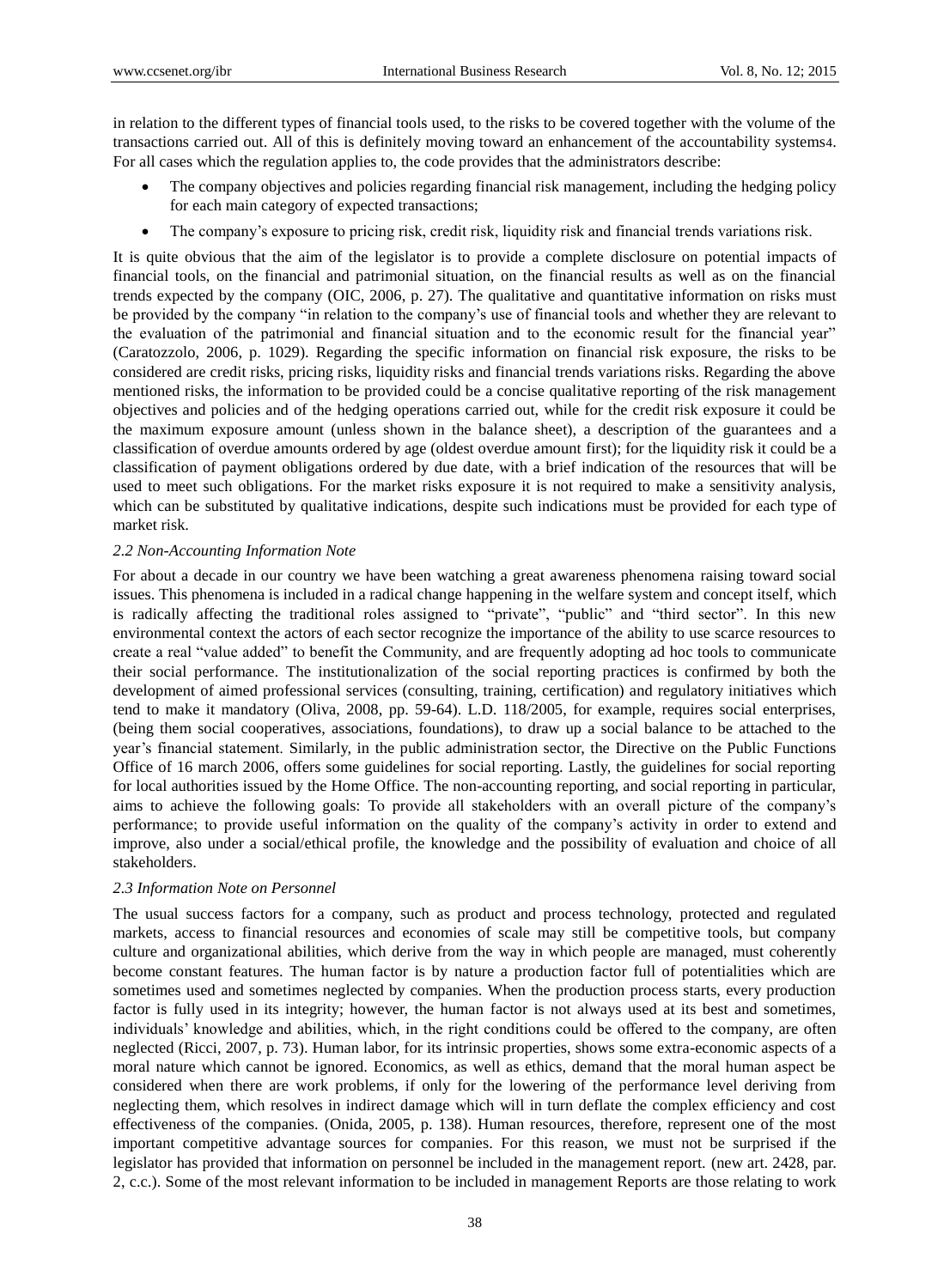sites conditions. To protect work conditions means to take care of every functional aspect of the labor legislation and to ensure employees health, safety and dignity. Every employee's health and safety in every workplace is a fundamental and actual objective, and it can be pursued by searching for better and greater occupation in this transformed job market, granting work its essential peculiarity of being a circumstance for individuals' fulfillment of their human dignity5 (e.g. provisions as per art. 1 and 4 of the Italian Constitution Act). Such aim, in accordance with Community guidelines, requires that companies support work quality and safety for every employee. Some most relevant personnel information are those relating to education and refresher training. Information on average employee seniority are also quite relevant. In this respect, a reduction in company's seniority may take on a positive meaning should this be an expression of a policy meant to hire young workforce coming from different contexts in order to facilitate strategy renovation. Furthermore, a brief description of employment relationships, with special attention to the relevant contents of contracts renewals and union relationships is essential. Such indication may usefully be supported by working hours data reports, absenteeism data, overtime effect, strike hours. The latter, for example, when compared to total working hours, allows a calculation of the company's conflict rate (Molteni, 2000, p. 148). Another crucial aspect is the promotion of equal opportunities between men and women at work. One of the main obstacles women face when entering the job market, is the possibility to balance work and family life, regardless of education and employment situation. In modern companies it is becoming more and more important to define career paths that are as clear as possible. It is imperative to inform all the stakeholders regarding these matters. For what concerns information regarding remuneration systems and incentive policies, it is to be noted that frequently, in modern enterprises, the work organization tends to promote an active human and economic integration of employees in the company, by giving space to collaborative relationships and bonds of solidarity which entail employee participation to the results of the enterprise as a common good. In this framework we can fit some forms of work remuneration (or better, some forms of integration of such remuneration): Integration linked to the production volume or to the "value added" or to the net income for the year. However, profit sharing may raise the spirit of solidarity and cooperation amongst the employees on one side, since everyone's actions contribute to the final result, but it also may discourage the effort of the individual employee on another side, being there a possibility that one's diligence might be neutralized by another's negligence. Rather than as an input to encourage a better work performance or to improve the employees financial situation, profit sharing might be used for its psychological, moral and educational value, since it connects work to capital by creating a common interest in the final year results, it accustoms any degree of personnel to follow the company's general financial trend, it supports employees growth toward ample and responsible cooperation and affirms the concept of the workers' community being not a passive instrument, but an active and responsible subject, together with the management personnel of the company's production (Onida, 2005, p. 220). All of these indications are very topical nowadays. In summary, the information to be provided could be:

- Educational and professional refresh training activities that were planned and carried out;
- Chosen remuneration policies and career systems adopted;
- Initiatives meant to promote equal opportunities;
- Creation of crèche facilities;
- Workplace conditions;
- Activities meant to generally promote the role of human resources within the company.

### *2.4 Information Note on Environment*

Environmental quality is to be considered as an essential feature of the quality of life in a society and therefore as an essential feature of economic development conditions. The need to pursue a sustainable development is determining some deep changes in public policies; it is now imperative for enterprises to conceive and manage the environmental variable in a completely new perspective. As sustainable development is not something that comes automatically and spontaneously, there is a need for enterprises to adopt appropriate public policies in order to promote specific investments in environmental technologies so as to reduce their environmental impact. The growing attention of public opinion and governments toward environmental issues linked to production activities has brought companies to create communication tools that are purely environmental. Starting from 1990 there has been an increase in the number of companies that submit environmental reports to their annual board meetings for financial statement approval (Terzani, 2000, p. 263). Some of the environmental indicators to be considered could be: Environmental performance indicators, that express qualitative and quantitative values able to evaluate the use of resources both under an efficiency and an effectiveness profile; environmental impact indicators, that measure the effect of the company's activity on the environment; environmental performance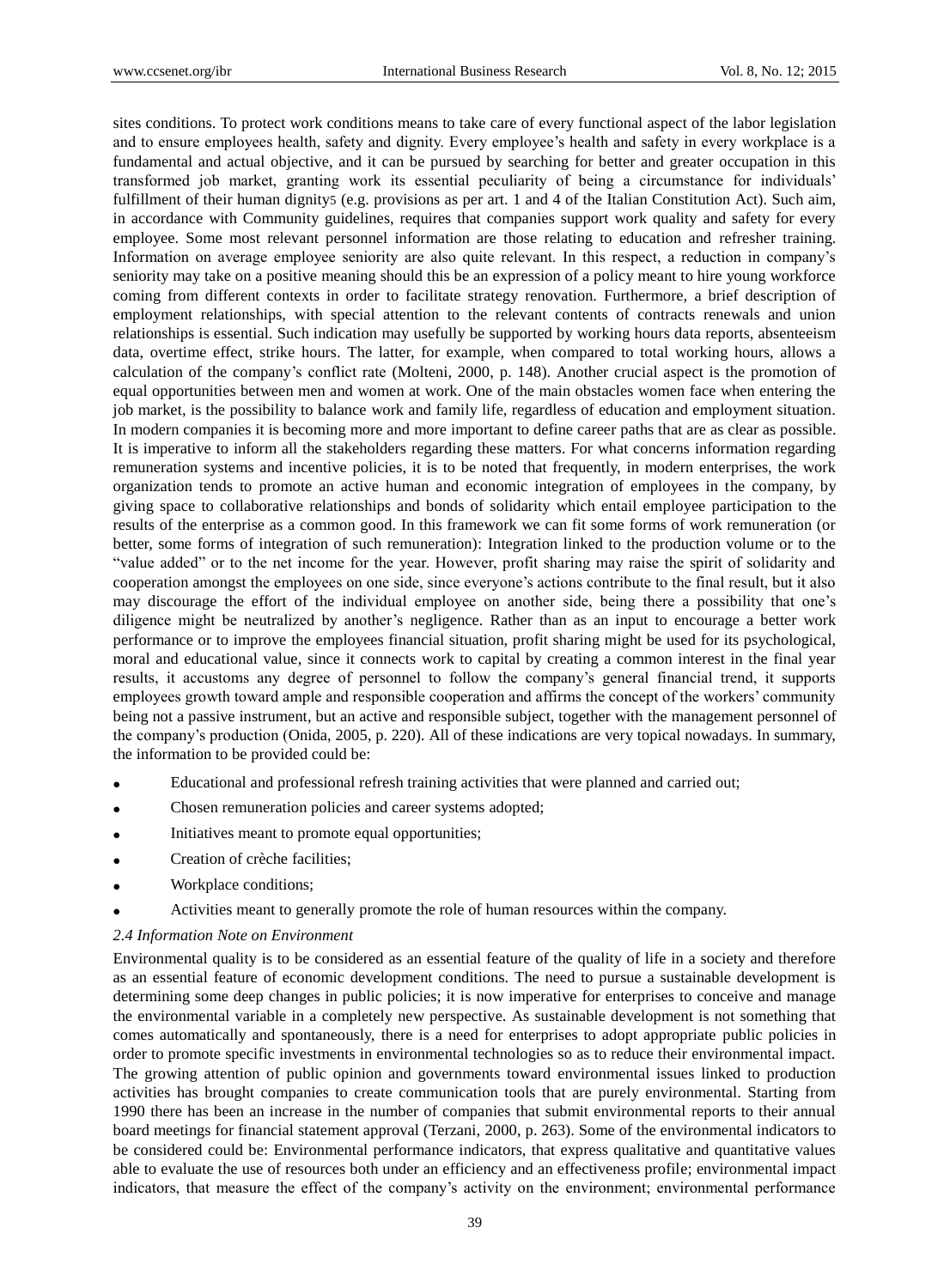indicators, that evaluate the environmental efficiency by releasing it from the fluctuations of the production levels; potential effect indicators, that give an evaluation of the effect that the company's activity could have on the environment; environmental effect indicators, that evaluate the actual environmental variations due to the company's activity.

More indicators are being classified and standardized such as Regulation ISO 14031 or the Global Reporting Initiative method. Environmental information may be divided in two main categories linked to the company's size and they refer to: Site or location environmental reporting, when the information and the data refer to individual plants or production factories; corporate environmental reporting when the information and the data refer to a multi-site enterprise (Metallo et al., 2005, p. 162). Environmental reporting is meant for stakeholders, who, by prevailing doctrine, can be divided, in: Politicians (national and international legislators); internal audience (management, employees, shareholders); market (competitors, customers, suppliers, consumers organizations); financial and public subjects (local population, environmental organizations, workers unions, mass media, scientific institutions, insurance companies and banks). Mostly large companies, nowadays, provide environmental reports and they mostly have background origins in the chemical, pharmaceutical and oil sectors, where the production processes may have a greater environmental impact, but lately, a growing interest is moving in this direction companies belonging to the service and manufacturing sectors (Ranghieri et al., 1997). Almost all environmental reports contain information extrapolated from environmental performance indicators, with special attention to gas consumption and emissions, to productions, to processed raw materials and conveyed materials. They also contain quantitative and financial data, like, for example, environmental expenses, divided in current expenses and investments, or the costs incurred for employees health and safety. Environmental information may be contained in the management report and it is obtained through the drawing of quantitative charts meant to sum up physical and financial environmental management data which, noted in special accounts, are later re-elaborated with the aim of evaluating efficiency and effectiveness of the company's sustainable orientation. The legislative provision will allow the pursuit of some benefits deriving from the monitoring of significant environmental aspects. They are easily recognizable in: identification of environmental costs and waste; evaluation of opportunities for investments in environmental friendly technologies; evaluation of the level of care taken in territory development, identification of critical elements linked to one's own activity and of the action meant for environmental improvement; creation of a monitoring network that allows an environmental management system development (ISO14000 od EMAS); development of efficient environmental communication tools for the population and public administration. Attention should be paid to the company's reputation benefits (therefore to its value) which stem from a better fulfillment of the stakeholders' cognitive needs (including an increased trust in banks, in public administration offices, in insurance companies) and from a tangible demonstration of a greater commitment in the management of environmental issues.

### **3. Methodology**

The operational methodology used has been based on a detailed analysis of the existing literature on the matter and on an empirical analysis that has been actualized in the analysis of document sources (management report and, where possible, social balance reports), found through company sites or CCIAA archives. From the study of the literature of the Italian water services it appears evident that for the whole of the XX century, the public sector role remained largely dominant. In fact in the late 80s the private sector was managing no more than the 4.5% of the entire sector (Giuntini, 2000, p. 15). Historically, property and management of urban water service in Italy have been characterized by the same tendencies as other European countries, based on municipal policies dating back to the XIX century. In 1880 the first Italian Municipal Enterprises (today called *Aziende municipalizzate*), where established, and they were in charge of the water distribution service management in the great majority of the Italian provinces. Furthermore, the geographical distribution of the water distribution companies and their dimensions cannot be connected to the Italian history, characterized by a late establishment of the national state and by a strong political and administrative localism. The Italian territory has been historically characterized by political cultures, extremely different degrees of economic development and geographical contexts (Conti, 2000, pp. 201-216). Hence the typical fragmentary nature of the Italian water industry. The consequences of this framework are still visible in the Italian water distribution system and are the reason of the high level of disparity between Northern Italy and Southern Italy in terms of service quality. Several changes have happened in the water distribution service in Italy during the past decades. Regulation n. 36 of 1994, also known as Galli Regulation, in addition to open up to the sector's liberalization, has provided for the creation of the ATOs (Optimul Territorial Context), which are territorial offices in charge of the water distribution system in its whole. However, the importance of the Galli Regulation goes beyond the management of the services. It has, in fact, set forth some very important principles: That water is a public property to be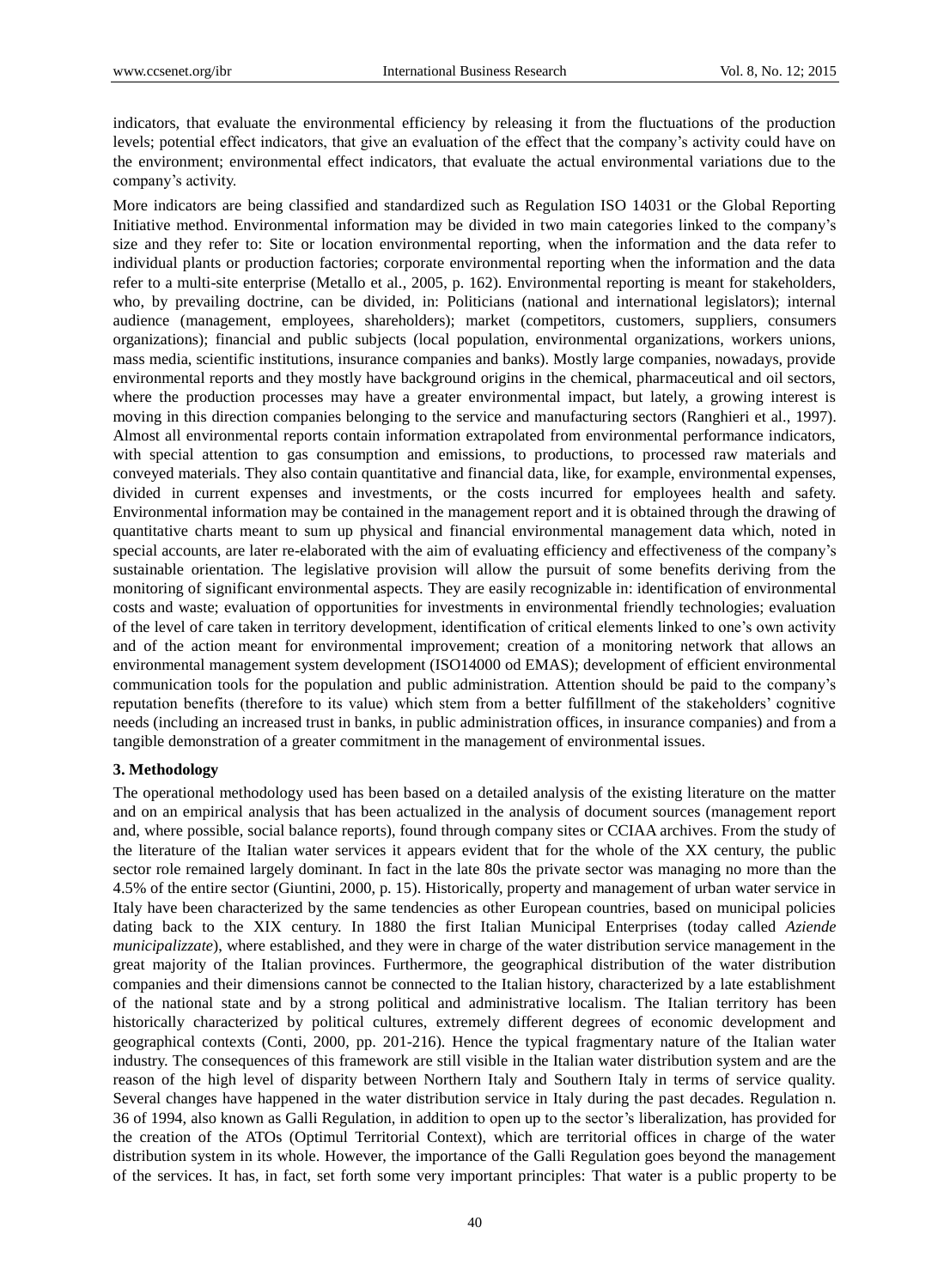safeguarded and used according to solidarity criteria, that it must be protected in order to guarantee the right to its use to the new generations and for the first time it has set human consumption of water as primary compared to other uses (in agriculture, in industry, etc) (Bazzani, 2003). Let's now examine the management Report of nine water distribution companies in Campania:

- Alto Calore Servizi S.p.A.7;
- Ausino S.p.A.8;
- Arin S.p.A.9;
- ASIS S.p.A.10;
- Consac Gestioni Idriche S.p.A.11;
- Energia Verde Idrica (EVI) S.p.A.12;
- GORI S.p.A.13;
- Gesesa S.p.A.144;
- Salerno Sistemi S.p.A 15.

The main information has been highlighted in special tables16 defining the main information on each company's management report. In particular were considered research and development activities, relationships with subsidiaries and/or parent companies, important facts taking place after year end closing and possible evolution of management and information on financial risks, environment and personnel. Such investigation has taken place considering the documents produced during year 2013, except that for Salerno Sistemi, for which year 2012 was considered, since the management report for year 2013 was not drawn.

#### **4. Results**

At the end of the research job, it emerged that, except that for few exceptions, there is a general lack of information on environment, risk and personnel. Today there is a general interest manifesting non only as a sum of the expectations of individuals who entertain direct relationships with the company, but also as an interest of the community. Indeed, the water distribution sector in Campania, together with the waste management sector, is the one with the worst infrastructural deficiencies, administrative backwardness and weaknesses of the qualitative/quantitative standard performances. These services more than others would need to be totally renewed. This should suggest to not take the water distribution sector away from the transformation process so as to not hinder its industrial development, which in many cases has already been started and realized, avoiding to confine it within local and public limits. This transformation process will have to happen in the consciousness that even an unrestrained privatization process of this sector could lead to considerable risks: privatization, indeed, could lead to an increase in fares, a deterioration of the water quality, and a general worsening of the standards of service. It would be desirable that these companies become aware of the fact that they offer an essential public service and that they decide to start and develop a continuous improvement process of the company's methods aimed to: Improve the quality of the product/service offered and the customers' satisfaction, that is the physical, chemical, microbiological and organoleptic property of the water supplied, in accordance with the provisions set out by law; improve the quality of the customer relationships, guaranteeing: prompt and complete response to customers complaints; completeness and effectiveness of the information; reliability and punctuality of the collection and billing of the usage data; efficiency and effectiveness of the access to the service; to meet the commitment toward the Service Chart; to reduce the costs of company's management.

#### **5. Final Considerations**

The research project that has been carried out has contributed to increase knowledge and to offer important innovational inputs regarding the management report in the public sector. From the writings emerge the structural rigidities of water supply companies in Campania, such as the antiquated plant design caused by the persistent lack of investments that do not allow renovation of the plants that have completed their life cycle, the inadequate technology innovation, the presence, in some territories, of a high number of users that are active only a few days a year. These represent disadvantage points which reflect negatively on the management of the company. The water distribution service sector has always been considered as some sort of grey area far from political disputes and from streamlining possibilities and this has, in many cases, produced a scarce attention toward social, economic and environmental relevance of the activities involved in it. The water sector opposition to progress on environmental issues related to the management of a resource such as water has been proved by the slow, difficult and incomplete adjustment to the instructions set out by law. The need for a more rational and sustainable management has involved companies in the improvement of their economic performances more than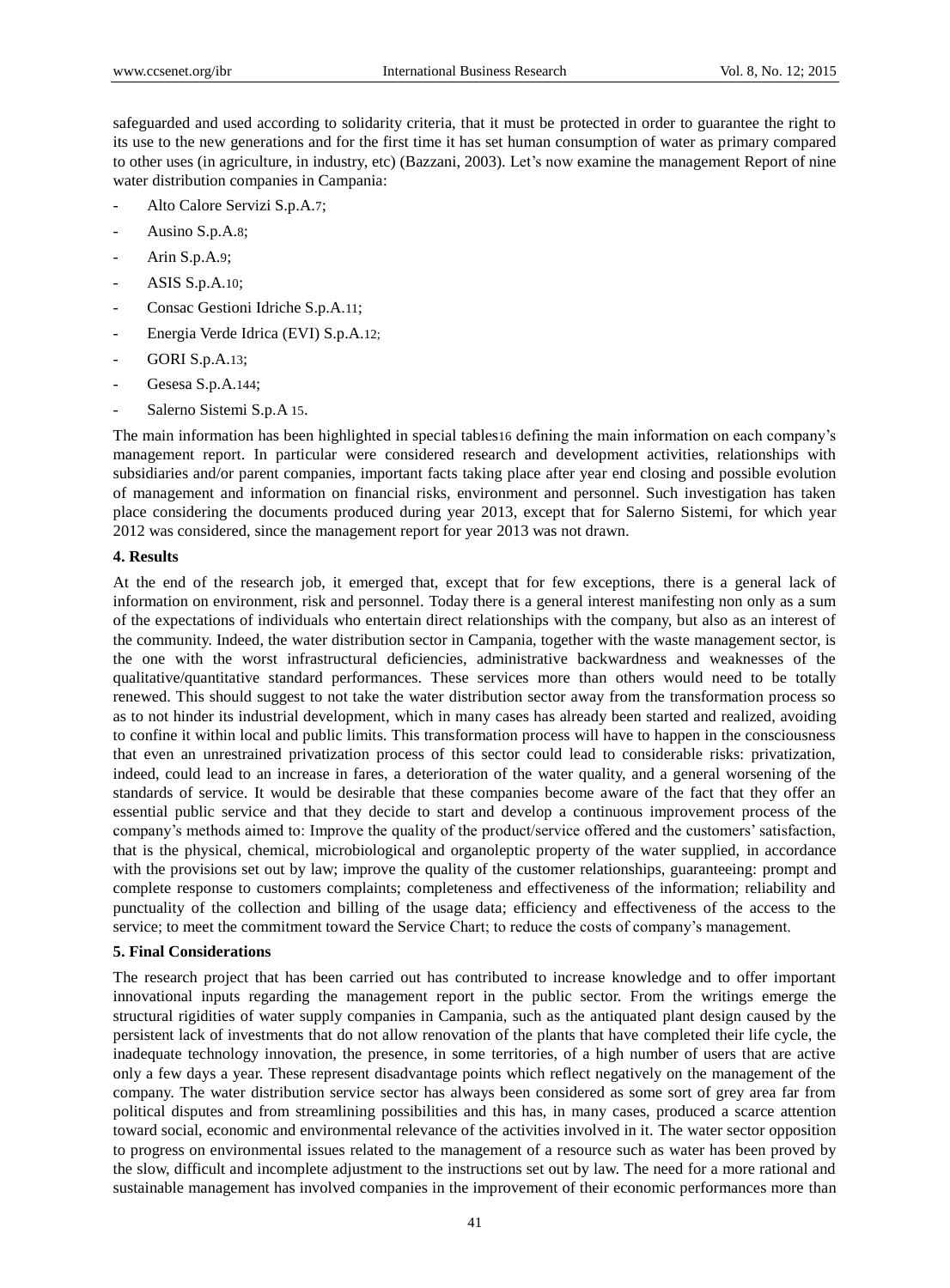their environmental performance. In order to modernize and improve the service, the subjects involved in the distribution of water supply services should simplify the rigid organizational structure, dismantle the highly centered bureaucratic system that is peculiar to public companies and set out a management method based on actual entrepreneurial perspectives, with expert managers, and a meritocratic system up for a real participation of the company itself to the improvement process. Particularly, for some of them there was a request to fill in a questionnaire aimed to better understand the peculiarity of the companies examined. Furthermore, the recent evolution of the role played by companies has entailed recognition of a social and environmental dimension in their activity, which stands side by side and integrates with the management's financial, economic and competitive profiles. Indeed, the community intensely expresses needs and expectations that affect the growth of the organizational system, the concept itself of development and its sustainability, growth and development which must be compatible with needs and expectations expressed by the community. The growing knowledge of the role that companies play in the environmental and social fields has justified the interest of the legislator toward social communication intended as creation of a shared value. For this purpose, it was useful to create a base model for the drafting of the management report which the administrators can refer to in their final recap job. This form was set out as an example to which elements taking into account the nature of each individual company16 must be added. In the light of the new art. 2428 c.c. it appears clear that the management Report is increasingly being set up as an actual social balance. The legislator, indeed, has provided for the integration, in the management report, of a series of information, such as those relating to environment and personnel, that where an exclusive scope of the social balance, which is a document that, unlike the management report, limited companies are not yet required to submit together with the financial statement. In fact, through recent modifications and integrations operated on art. 2428 c.c., the legislator has made mandatory, however indirectly (meaning through the drafting of the management report), the editing of a mini social balance The implementation of an yearly sustainability balance might contribute to produce a series of important results: a growing personnel involvement in the company's activities and a development of the sense of belonging, an improvement of the process of information and data gathering to be published so as to increase the company's reputation and visibility toward the community; a strengthening of the dialogue with some stakeholders categories, a growing awareness regarding social responsibility and enterprise responsibility; a greater attention toward water saving.

|                          | <b>ALTO</b><br><b>CALORE</b> | GE.SE.SA  | <b>ABC</b>          | <b>EVI</b> | <b>AUSINO</b>      | <b>CONSAC</b><br>G.I.  | <b>GORI</b>    | <b>SALERNO</b><br><b>SISTEMI</b> | <b>ASIS</b> |
|--------------------------|------------------------------|-----------|---------------------|------------|--------------------|------------------------|----------------|----------------------------------|-------------|
| Legal Form               | S.p.A.                       | S.p.A.    | Azienda<br>Speciale | S.p.A.     | S.p.A.             | S.p.A.                 | S.p.A.         | S.p.A.                           | S.p.A.      |
| Share Capital            | 27.158.873                   | 520.632   | 53.373.044          | 400.000    | 886.689            | 9.387.351              | 44.999.971     | 120.000                          | 3.807.100   |
| Registered<br>office     | Avellino                     | Benevento | Napoli              | Ischia     | Cava<br>De'Tirreni | Vallo Della<br>Lucania | Ercolano       | Salerno                          | Salerno     |
| Provinces served         | Avellino<br>Benevento        | Benevento | Napoli              | Napoli     | Salerno            | Salerno                | Salerno/Napoli | Salerno                          | Salerno     |
| Municipalities<br>served | 125                          | 13        | 136                 | 6          | 34                 | 53                     | 76             | 6                                | 50          |
| Number of<br>employees   | 359                          | 48        | 403                 | 76         | 56                 | 90                     | 667            | 123                              | 90          |
| Year results             | $-5.266.772$                 | 30.409    | 1.373.000           | 64.362     | 50.010             | 42.747                 | $-189.732$     | 62.731                           | 18.036      |

Table 1. General information on the companies examined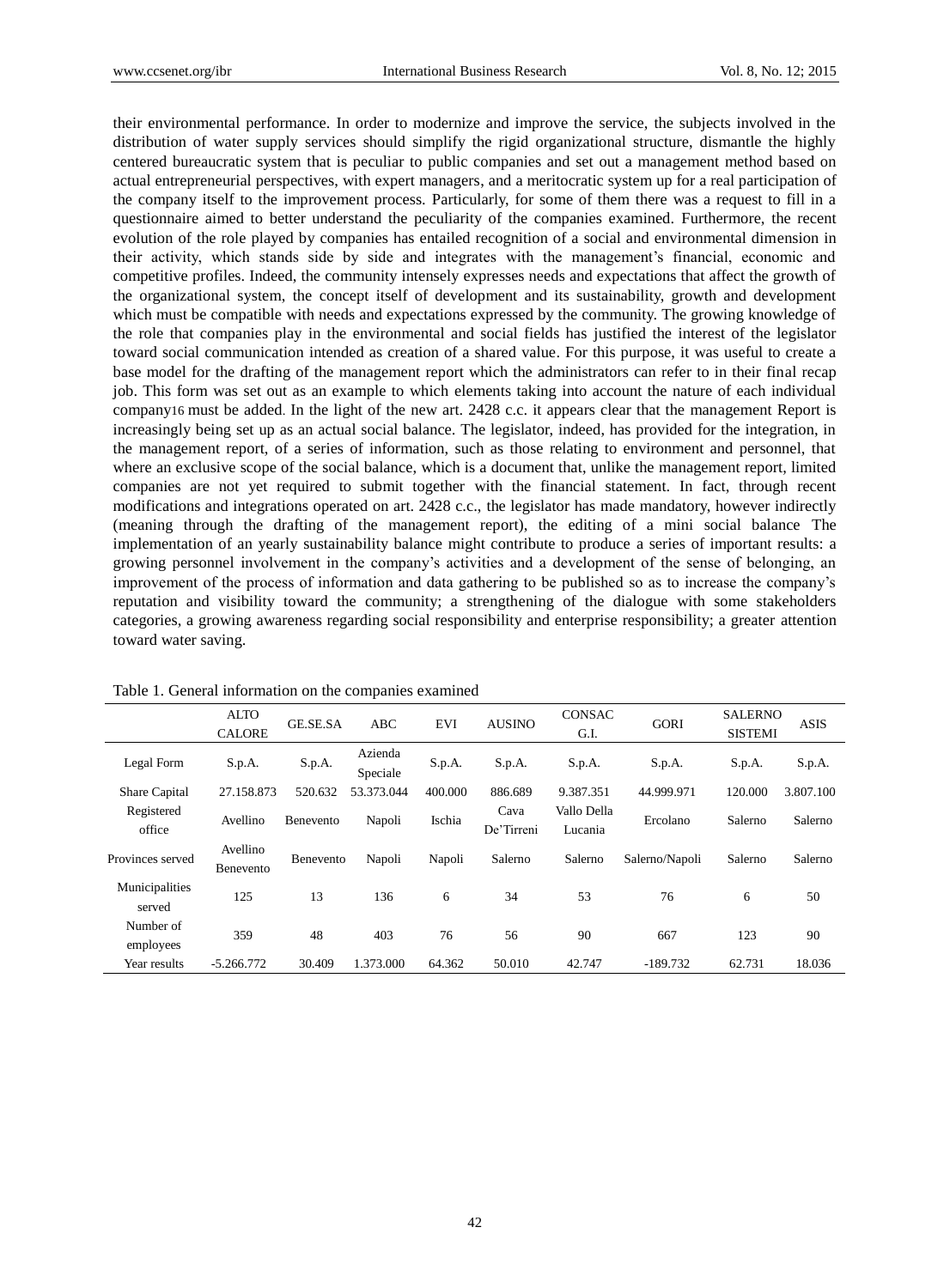# Table 2. Management report for Alto Calore S.P.A. (year 2013): content

| Research and<br>development<br>activities | Relationships with<br>subsidiaries.<br>associated<br>companies, parent<br>companies and<br>companies controlled<br>by them | Significant events<br>occurred after year end<br>closing                                                             | <b>Business Outlook</b>                                                                                                                                                                                                                                                                                                                                                                 | Information<br>on company<br>management<br>risks | Information Information<br>on the<br>and financial Environment Personnel | on |
|-------------------------------------------|----------------------------------------------------------------------------------------------------------------------------|----------------------------------------------------------------------------------------------------------------------|-----------------------------------------------------------------------------------------------------------------------------------------------------------------------------------------------------------------------------------------------------------------------------------------------------------------------------------------------------------------------------------------|--------------------------------------------------|--------------------------------------------------------------------------|----|
|                                           |                                                                                                                            | In 2014 an important<br>counterparties attorney, it company's<br>expropriation<br>regarding<br>and occupation costs. | The Management Board has<br>settlement agreement was undertaken a number of<br>reached; together with the activities aimed to make the<br>management<br>was possible to quantify more efficient. It is planned<br>discounts and payment to reduce electricity and<br>plans referring to disputes personnel costs through a<br>restraint<br>on<br>expenses<br>relating to overtime work. |                                                  |                                                                          |    |

### Table 3. Management report for Ge.Se.Sa. S.P.A. (year 2013): contents

| Research and<br>development<br>activities                                      | Relationships with<br>subsidiaries, associated<br>companies, parent<br>companies and<br>companies controlled<br>by them                                                                                                                                                                                            | Significant<br>events occurred<br>after year end<br>closing                                                                                                                                                                                                                                                           | <b>Business Outlook</b>                                                                                                                                                                                                                                                                                                                                                                                                                                                                               | Information on<br>company<br>management and<br>financial risks                                                                                                                                                                                                                                                                                                                                          | Information<br>on the<br>Environment | Information<br>on Personnel                                                                                                    |
|--------------------------------------------------------------------------------|--------------------------------------------------------------------------------------------------------------------------------------------------------------------------------------------------------------------------------------------------------------------------------------------------------------------|-----------------------------------------------------------------------------------------------------------------------------------------------------------------------------------------------------------------------------------------------------------------------------------------------------------------------|-------------------------------------------------------------------------------------------------------------------------------------------------------------------------------------------------------------------------------------------------------------------------------------------------------------------------------------------------------------------------------------------------------------------------------------------------------------------------------------------------------|---------------------------------------------------------------------------------------------------------------------------------------------------------------------------------------------------------------------------------------------------------------------------------------------------------------------------------------------------------------------------------------------------------|--------------------------------------|--------------------------------------------------------------------------------------------------------------------------------|
| There were<br>no research<br>and<br>developme<br>nt activities<br>in the year. | The relationships<br>with the parent<br>company are<br>regulated by specific<br>contracts that<br>concern special<br>services provided by<br>ACEA s.p.a. to<br>Ge.se.sa relating to<br>organizational<br>activities.<br>accounting<br>consulting and<br>financial control, for<br>the two-year period<br>2011-2013 | Significant events<br>occurred after<br>31.12.2013<br>concern provisions<br>through which the<br>authority has<br>approved the<br>billing method for<br>water distribution<br>services (MTI) for<br>the years<br>2014-2015, in<br>order to complete<br>the first regulating<br>period referring to<br>years 2012-2015 | With L. D. 201/2011<br>converted into L. 214/2011,<br>the Authority for electricity<br>and gas was given<br>jurisdiction on water<br>distribution services as well.<br>Particularly, the authority was<br>given control on all<br>regulation and definition of<br>the billing system and on the<br>quality of service provided.<br>Some uncertainties persist,<br>however, on the situations for<br>which there is not yet an<br>appointed manager for the<br>provinces of Benevento and<br>Avellino. | The risk fund has been<br>operated during the<br>course of 2013 due to<br>the use of the accrued<br>amount to cover the<br>risk related to<br>recognition of the<br>sewage maintenance<br>fee by the City Council<br>of Benevento. In 2013<br>the company paid the<br>installments of the<br>mortgage taken out in<br>2010 for the renovation<br>of its headquarters to<br>the Banca della<br>Campania. |                                      | Personnel<br>costs have<br>been reduced<br>by $1.5\%$<br>thanks to a<br>reduction in<br>holiday/perm<br>its/overtime<br>costs. |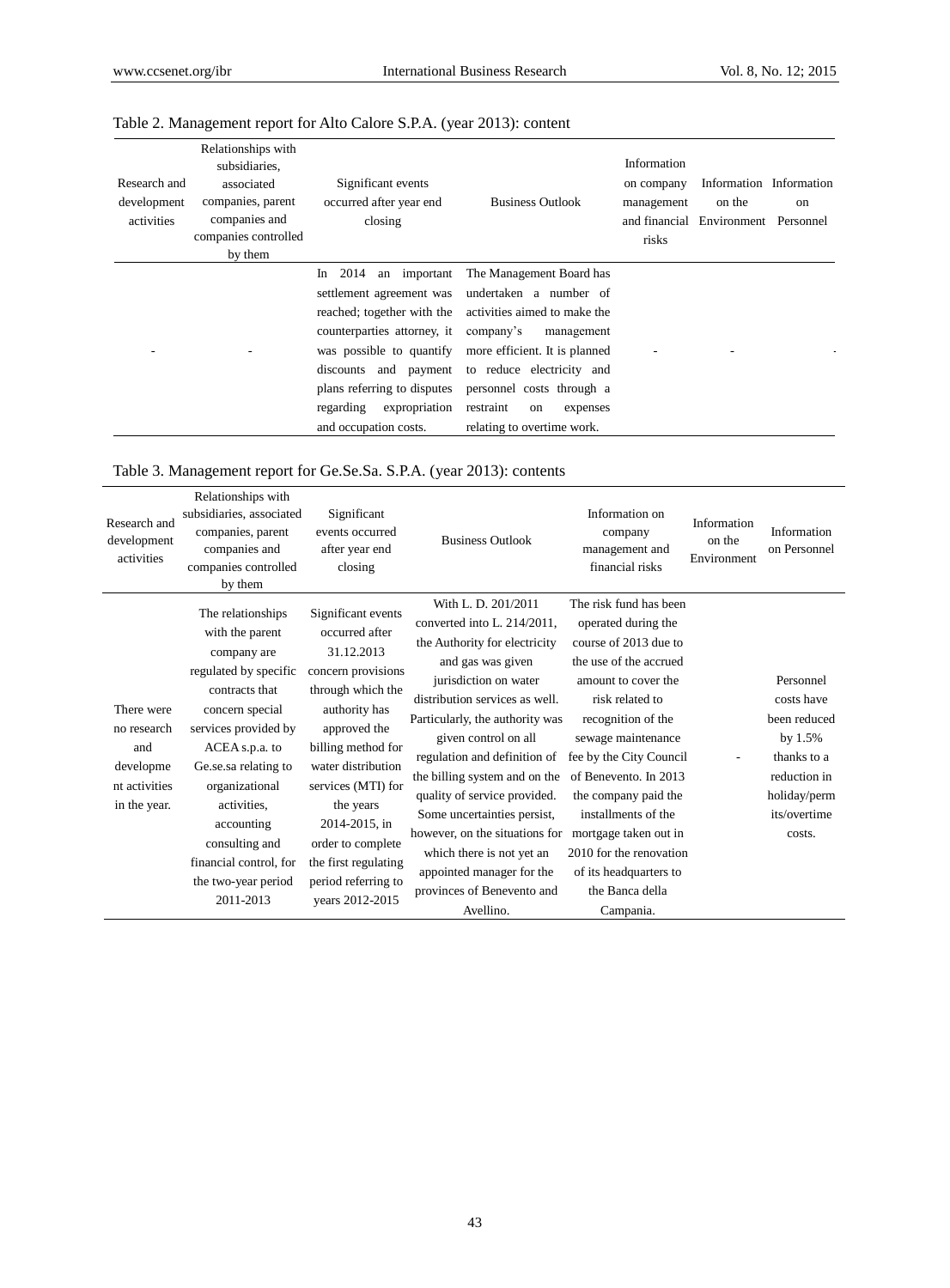| Research and development<br>activities                                                                                                                                                                                                                                                                                                                                                                                                                                                                                                                                                                                                         | Relationships with<br>subsidiaries, associated<br>companies, parent<br>companies and<br>companies controlled<br>by them                                                                                                                                                                                                                                                                                                                                                                                                                                             | Significant events<br>occurred after<br>year end closing                                                                                                                                                                                                                                                                                                                                                                  | <b>Business</b><br>Outlook                                                                                                                                                                                                                      | Information on<br>company management<br>and financial risks                                                                                                                                                                                                                                                                                                                                                                                                                                           | Information<br>on the<br>Environment                                                                       | Information<br>on Personnel                                                                                                               |
|------------------------------------------------------------------------------------------------------------------------------------------------------------------------------------------------------------------------------------------------------------------------------------------------------------------------------------------------------------------------------------------------------------------------------------------------------------------------------------------------------------------------------------------------------------------------------------------------------------------------------------------------|---------------------------------------------------------------------------------------------------------------------------------------------------------------------------------------------------------------------------------------------------------------------------------------------------------------------------------------------------------------------------------------------------------------------------------------------------------------------------------------------------------------------------------------------------------------------|---------------------------------------------------------------------------------------------------------------------------------------------------------------------------------------------------------------------------------------------------------------------------------------------------------------------------------------------------------------------------------------------------------------------------|-------------------------------------------------------------------------------------------------------------------------------------------------------------------------------------------------------------------------------------------------|-------------------------------------------------------------------------------------------------------------------------------------------------------------------------------------------------------------------------------------------------------------------------------------------------------------------------------------------------------------------------------------------------------------------------------------------------------------------------------------------------------|------------------------------------------------------------------------------------------------------------|-------------------------------------------------------------------------------------------------------------------------------------------|
| The company is carrying<br>out two important research<br>projects: "Watergrid", and<br>"Aquasystem".<br>The first one started in<br>2011 and it is meant to<br>validate the innovative<br>technologies and processes<br>aimed to the<br>districtualization of the<br>urban water distribution<br>networks.<br>The second project started<br>in 2012 and it is meant to<br>find innovative processes<br>and technologies for an<br>integrated and planned<br>management of water<br>supplies, the cost effective<br>energy optimization and the<br>quality control in the<br>integrated water cycle.<br>Both projects are sponsored<br>by MIUR. | ABC Azienda speciale<br>is wholly owned by the<br>City Council of Naples,<br>which operates its<br>activity, coordination<br>and management. The<br>company retains full<br>controlling investment<br>in Net Service S.r.l<br>which suffered a<br>business loss.<br>For this reason, the<br>company is evaluating<br>the possibility to merge<br>with this subsidiary<br>100%, in agreement<br>with the authority that<br>owns it. ABC owns<br>controlling investment<br>for 70% directly and for<br>30% indirectly through<br>Net Service, of<br>Consorzio Serino. | In early 2014 the<br>company<br>evaluated the<br>possibility to fully<br>merge with its<br>subsidiary Net<br>Service s.r.l., that<br>should carry out a<br>similar operation<br>with its own<br>subsidiary Marino<br>Lavori S.r.l.<br>Furthermore, the<br>City Council of<br>Naples is planning<br>the closing of<br>Consorzio San<br>Giovanni, whose<br>resources should<br>migrate to the<br>company next<br>September. | On the<br>financial side,<br>the situation in<br>the first six<br>months of<br>2014 seems to<br>be better<br>compared to<br>the forecast.<br>thanks to a<br>good credit<br>collection<br>trend both<br>from private<br>and public<br>customers. | As the company<br>became a joint stock<br>company (S.p.a.), its<br>social security<br>management passed on<br>to INPS and INPDAP. The company<br>The company is<br>working to make sure environmental<br>that the expensive<br>contributions merging<br>will not cause any<br>damage to its<br>employees. At last, the has achieved<br>company has received<br>two tax assessment<br>notices from the<br><b>Inland Revenue</b><br>(Agenzia delle<br>Entrate) that are<br>currently being<br>disputed. | has all the<br>aspects<br>related to its<br>activity under<br>control and<br>the ISO<br>14001<br>standard. | The company<br>has obtained<br>the OHSAS<br>18001:2007<br>certification<br>thanks to its<br>health and<br>safety<br>management<br>system. |

# Table 4. Management report for Ausino S.P.A. (year 2013): contents

| Table 5. Management report for Abc Azienda Speciale (year 2013): contents |  |  |  |
|---------------------------------------------------------------------------|--|--|--|
|                                                                           |  |  |  |

|                                                                                                                                                                                                                                                                                                                                                                                                                                                                                                                                                                                                                                       | Relationships with                                                                                                                                                                                                                                                                                                                                                                                                                                                                                                                                                 |                                                                                                                                                                                                                                                                                                                                                                                                                        |                                                                                                                                                                                                                                                    |                                                                                                                                                                                                                                                                                                                                                                                                                                                                                      |                                                                                                                                                            |                                                                                                                                           |
|---------------------------------------------------------------------------------------------------------------------------------------------------------------------------------------------------------------------------------------------------------------------------------------------------------------------------------------------------------------------------------------------------------------------------------------------------------------------------------------------------------------------------------------------------------------------------------------------------------------------------------------|--------------------------------------------------------------------------------------------------------------------------------------------------------------------------------------------------------------------------------------------------------------------------------------------------------------------------------------------------------------------------------------------------------------------------------------------------------------------------------------------------------------------------------------------------------------------|------------------------------------------------------------------------------------------------------------------------------------------------------------------------------------------------------------------------------------------------------------------------------------------------------------------------------------------------------------------------------------------------------------------------|----------------------------------------------------------------------------------------------------------------------------------------------------------------------------------------------------------------------------------------------------|--------------------------------------------------------------------------------------------------------------------------------------------------------------------------------------------------------------------------------------------------------------------------------------------------------------------------------------------------------------------------------------------------------------------------------------------------------------------------------------|------------------------------------------------------------------------------------------------------------------------------------------------------------|-------------------------------------------------------------------------------------------------------------------------------------------|
| Research and development<br>activities                                                                                                                                                                                                                                                                                                                                                                                                                                                                                                                                                                                                | subsidiaries, associated<br>companies, parent<br>companies and companies<br>controlled by them                                                                                                                                                                                                                                                                                                                                                                                                                                                                     | Significant events<br>occurred after year<br>end closing                                                                                                                                                                                                                                                                                                                                                               | <b>Business</b><br>Outlook                                                                                                                                                                                                                         | Information on<br>company management<br>and financial risks                                                                                                                                                                                                                                                                                                                                                                                                                          | Information<br>on the<br>Environment                                                                                                                       | Information<br>on Personnel                                                                                                               |
| The company is carrying out<br>two important research<br>projects: "Watergrid", and<br>"Aquasystem".<br>The first one started in 2011<br>and it is meant to validate the<br>innovative technologies and<br>processes aimed to the<br>districtualization of the urban<br>water distribution networks.<br>The second project started in<br>2012 and it is meant to find<br>innovative processes and<br>technologies for an integrated<br>and planned management of<br>water supplies, the cost<br>effective energy optimization<br>and the quality control in the<br>integrated water cycle. Both<br>projects are sponsored by<br>MIUR. | ABC Azienda speciale is<br>wholly owned by the City<br>Council of Naples, which<br>operates its activity,<br>coordination and<br>management. The<br>company retains full<br>controlling investment in<br>Net Service S.r.l., which<br>suffered a business loss.<br>For this reason, the<br>company is evaluating the<br>possibility to merge with<br>this subsidiary 100%, in<br>agreement with the<br>authority that owns it.<br>ABC owns controlling<br>investment for 70%<br>directly and for 30%<br>indirectly through Net<br>Service, of Consorzio<br>Serino. | In early 2014 the<br>company evaluated<br>the possibility to<br>fully merge with its<br>subsidiary Net<br>Service s.r.l., that<br>should carry out a<br>similar operation<br>with its own<br>subsidiary Marino<br>Lavori S.r.l.<br>Furthermore, the<br>City Council of<br>Naples is planning<br>the closing of<br>Consorzio San<br>Giovanni, whose<br>resources should<br>migrate to the<br>company next<br>September. | On the<br>financial<br>side, the<br>situation<br>in the first<br>six<br>months of<br>2014<br>seems to<br>be better<br>compared<br>to the<br>forecast,<br>good<br>credit<br>collection<br>trend both<br>from<br>private<br>and public<br>customers. | As the company<br>became a joint stock<br>company (S.p.a.), its<br>social security<br>management passed<br>on to INPS and<br><b>INPDAP.</b> The<br>company is working<br>to make sure that the<br>expensive<br>contributions merging<br>will not cause any<br>damage to its<br>thanks to a employees. At last, the<br>company has received<br>two tax assessment<br>notices from the<br><b>Inland Revenue</b><br>(Agenzia delle<br>Entrate) that are<br>currently being<br>disputed. | The company<br>has all the<br>environmental<br>aspects<br>related to its<br>activity under<br>control and<br>has achieved<br>the ISO<br>14001<br>standard. | The company<br>has obtained<br>the OHSAS<br>18001:2007<br>certification<br>thanks to its<br>health and<br>safety<br>management<br>system. |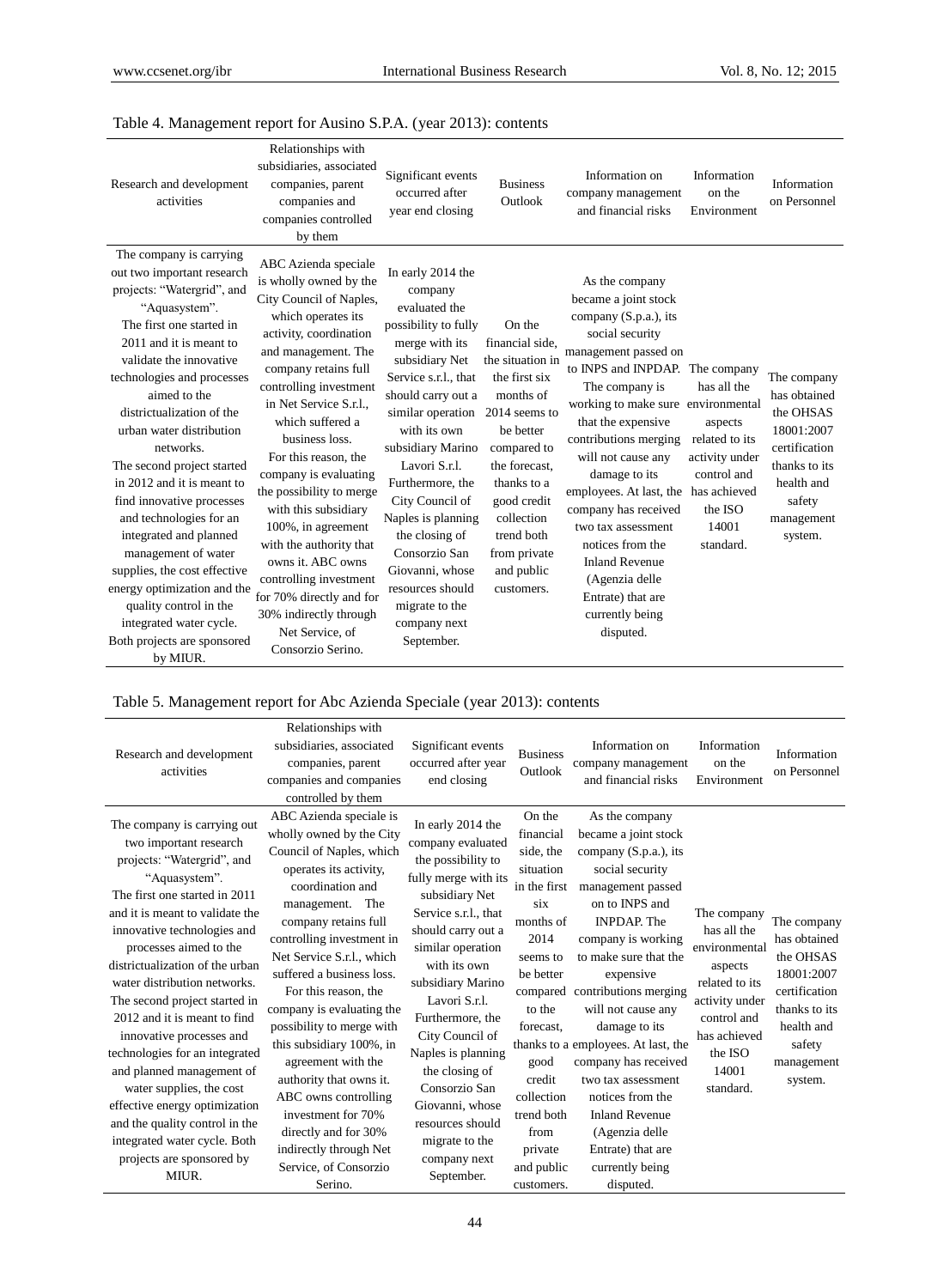| Research and<br>development activities | Relationships with<br>subsidiaries, associated<br>companies, parent<br>companies and<br>companies controlled<br>by them | Significant<br>events occurred<br>after year end<br>closing | <b>Business Outlook</b>                                                               | Information on<br>company<br>management and<br>financial risks | Information<br>on the<br>Environment | Information<br>on Personnel |
|----------------------------------------|-------------------------------------------------------------------------------------------------------------------------|-------------------------------------------------------------|---------------------------------------------------------------------------------------|----------------------------------------------------------------|--------------------------------------|-----------------------------|
| The process of                         |                                                                                                                         |                                                             | A financial plan for the                                                              |                                                                |                                      |                             |
| updating the territorial               |                                                                                                                         |                                                             | vears 2013-2016                                                                       |                                                                |                                      |                             |
| information system,                    |                                                                                                                         |                                                             | containing strategies for                                                             |                                                                |                                      |                             |
| the total quality                      |                                                                                                                         |                                                             | targets achievement is                                                                |                                                                |                                      |                             |
| project, the safety                    |                                                                                                                         |                                                             | planned for 2013.                                                                     |                                                                |                                      |                             |
| chart and the service                  | The Salerno Sistemi                                                                                                     | In 2013 an                                                  | Furthermore, there is a                                                               |                                                                |                                      |                             |
| chart has been started                 | S.p.A. management                                                                                                       | arbitration                                                 | plan to reduce financial                                                              | The                                                            |                                      |                             |
| There is also an                       | board, in 2011 has                                                                                                      | judgment was                                                | costs relating to the                                                                 | administrators                                                 |                                      |                             |
| ongoing school                         | approved a partnership                                                                                                  | issued in favor of                                          | abatement of bank loans                                                               | affirm that in the                                             |                                      | Salerno                     |
| communication                          | with Salerno Energia                                                                                                    | Salerno Sistemi                                             | following the natural                                                                 | near future the                                                |                                      | Sistemi is                  |
| initiative meant to                    | Holding S.p.A. the                                                                                                      | undertaken by                                               | reimbursement of the                                                                  | company will                                                   |                                      | reorganizing                |
| make aware of the                      |                                                                                                                         |                                                             | company does not own S.I.I.S. in regards installments on due dates. not hold any risk |                                                                |                                      | its personnel               |
| correct and sustainable                | any shares of parent                                                                                                    | to the dispute                                              | In $2015$ the two                                                                     | factors that                                                   |                                      | so as to                    |
| use of the water                       | companies, neither has                                                                                                  | regarding the                                               | mortgages with Banca                                                                  | might                                                          |                                      | reduce costs.               |
| supply.                                | it provided for the                                                                                                     | sewerage and                                                | della Campania will be                                                                | compromise its                                                 |                                      |                             |
| Furthermore, the                       | purchase of such                                                                                                        | purification                                                | extinguished. At last,                                                                | existence.                                                     |                                      |                             |
| company has adhered                    | shares.                                                                                                                 | costs.                                                      | starting from 2014 there                                                              |                                                                |                                      |                             |
| to the school-work                     |                                                                                                                         |                                                             | will be a                                                                             |                                                                |                                      |                             |
| alternation process                    |                                                                                                                         |                                                             | liquidity-providing                                                                   |                                                                |                                      |                             |
| offered by                             |                                                                                                                         |                                                             | operation consisting in                                                               |                                                                |                                      |                             |
| Confeservizi and                       |                                                                                                                         |                                                             | payment of a security                                                                 |                                                                |                                      |                             |
| USR.                                   |                                                                                                                         |                                                             | deposit from final users.                                                             |                                                                |                                      |                             |

### Table 6. Management report for Salerno Sistemi S.P.A. (year 2012): contents

Table 7. Management report for Consac S.P.A. (year 2013): contents

| Research and<br>development<br>activities | Relationships with<br>subsidiaries, associated<br>companies, parent<br>companies and<br>companies controlled by<br>them | Significant<br>events<br>occurred<br>after year<br>end closing | <b>Business Outlook</b>                                                                                                                                                                                                                                                                                                                                                                                                                                                                               | Information on<br>company<br>management<br>and financial<br>risks                                        | Information on the<br>Environment                                                                                                                                                                                                                        | Information<br>on Personnel |
|-------------------------------------------|-------------------------------------------------------------------------------------------------------------------------|----------------------------------------------------------------|-------------------------------------------------------------------------------------------------------------------------------------------------------------------------------------------------------------------------------------------------------------------------------------------------------------------------------------------------------------------------------------------------------------------------------------------------------------------------------------------------------|----------------------------------------------------------------------------------------------------------|----------------------------------------------------------------------------------------------------------------------------------------------------------------------------------------------------------------------------------------------------------|-----------------------------|
|                                           |                                                                                                                         |                                                                | There are provisions to collect<br>relevant sums of money for<br>invoices to be issued for the<br>years 2014-2015, for service<br>supply contracts that benefit<br>from resident fees without<br>having a right to them. In 2014<br>the forecast leads to a negative<br>balance, due to AEEGSI's<br>definition of a security<br>deposit.<br>Furthermore, a "water bonus"<br>will be launched for lower<br>income classes that will allow<br>them to get a part of the water<br>supply at zero charge. | The request for<br>funding within<br>the procedure<br>for acceleration<br>was rejected by<br>the Region. | The drinking water<br>sector presents some<br>widespread plant<br>obsolescence which<br>entail situations of<br>risk that are<br>of expenditures fortunately very few.<br>The depuration and<br>sewerage sectors<br>require considerable<br>investments. |                             |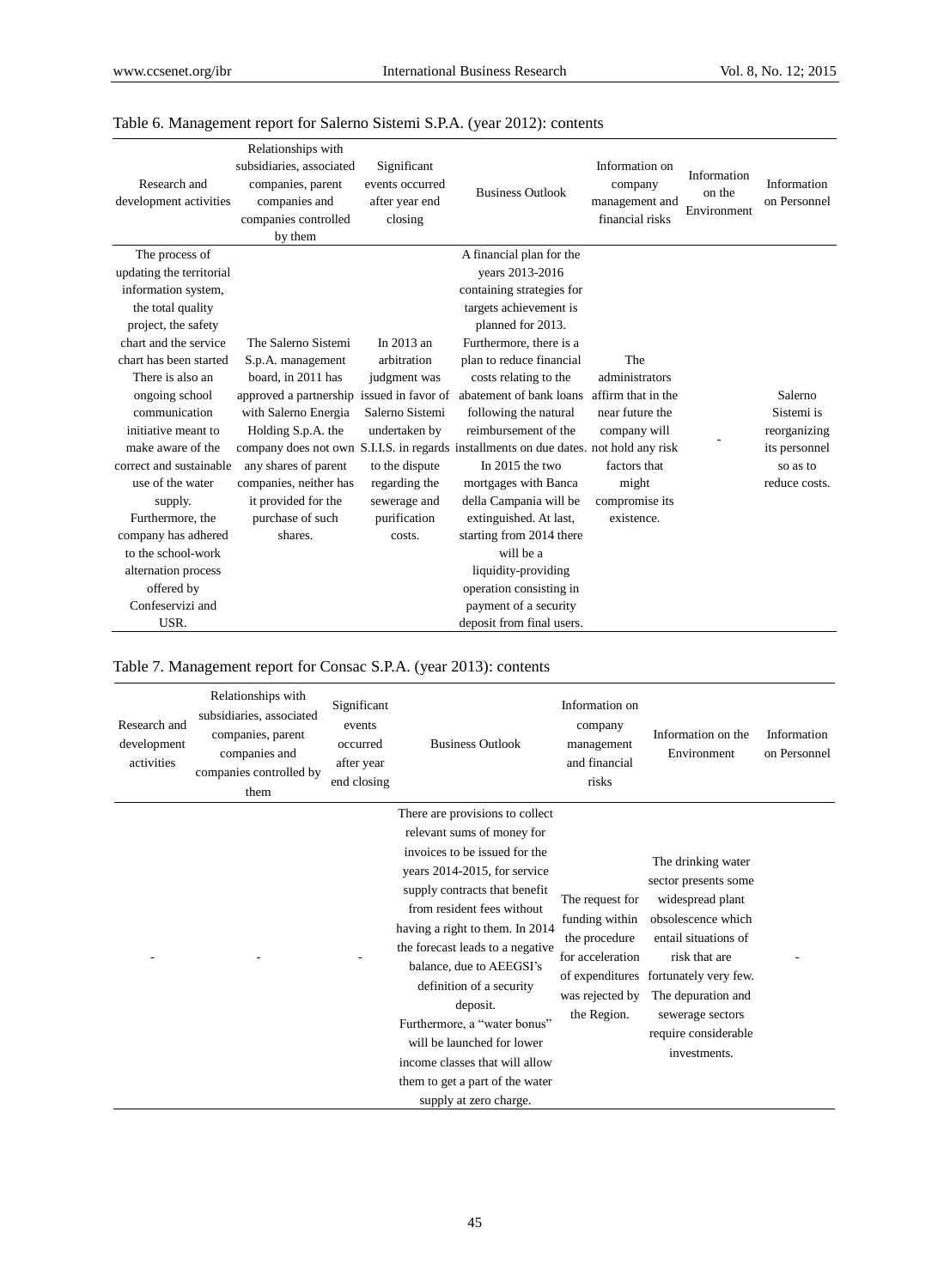| Research and<br>development<br>activities | Relationships with<br>subsidiaries, associated<br>companies, parent<br>companies and<br>companies controlled by<br>them | Significant events<br>occurred after year<br>end closing                                                                                                                                                                                                                                                                                                                                                       | <b>Business</b><br>Outlook                                                                                                                           | Information on<br>company<br>management and<br>financial risks | Information on<br>the Environment               | Information on<br>Personnel                                                                                                                                  |
|-------------------------------------------|-------------------------------------------------------------------------------------------------------------------------|----------------------------------------------------------------------------------------------------------------------------------------------------------------------------------------------------------------------------------------------------------------------------------------------------------------------------------------------------------------------------------------------------------------|------------------------------------------------------------------------------------------------------------------------------------------------------|----------------------------------------------------------------|-------------------------------------------------|--------------------------------------------------------------------------------------------------------------------------------------------------------------|
|                                           |                                                                                                                         | Resolution n.4 of<br>21.01.2014 of the<br>consociate Cisi.<br>provides the<br>possibility to reverse The company is<br>the liquidation<br>process of the<br>company and to gain<br>access to the credit<br>market, so as to<br>being able to plan<br>the structural<br>investments aimed<br>to improve the<br>Island's water<br>distribution service<br>in relation to<br>sewerage and<br>depuration services. | in liquidation<br>even though<br>there are good<br>financial<br>rebalancing<br>prospects and<br>effective<br>expense<br>containing<br>activities on. |                                                                | There have been<br>no environmental<br>damages. | No work fatalities or<br>accidents have<br>occurred. No claims<br>for work related<br>diseases or mobbing<br>were filed for<br>employees or<br>ex-employees. |

### Table 8. Management report for Evi S.P.A. (year 2013): contents

## Table 9. Management report for Gori S.P.A. (year 2013): contents

| Research and<br>development<br>activities                                                                                                             | relationships with subsidiaries,<br>associated companies, parent<br>companies and companies<br>controlled by them                                                                                                                                                                                  | Significant events occurred Business<br>after year end closing                                                                                                                                                                                                                              | Information on<br>company<br>Outlook management and<br>financial risks                             | Information<br>on the<br>Environment | Information on<br>Personnel                                                                                                                                                      |
|-------------------------------------------------------------------------------------------------------------------------------------------------------|----------------------------------------------------------------------------------------------------------------------------------------------------------------------------------------------------------------------------------------------------------------------------------------------------|---------------------------------------------------------------------------------------------------------------------------------------------------------------------------------------------------------------------------------------------------------------------------------------------|----------------------------------------------------------------------------------------------------|--------------------------------------|----------------------------------------------------------------------------------------------------------------------------------------------------------------------------------|
| There are<br>innovations up<br>for information<br>systems, both<br>relating<br>to new<br>technologies<br>and<br>implementation<br>of new<br>functions | The company carried out<br>intercompany operations with<br>consociates Ente d'Ambito and<br>Acea Group companies; such<br>operations have been carried<br>out under regular market<br>conditions. GORI is a<br>subsidiary to both Ente<br>d'Ambito Sarnese Vesuviano<br>and Sarnese Vesuviano srl. | Banca Intesa San Paolo spa<br>Has approved the operation<br>to modify the funding<br>contract for 40 Millions in<br>multiannual loan. On<br>17.01.2014 the company<br>GEST.I.RE srl was<br>established with GORI as<br>the sole shareholder in<br>order to manage the<br>regional activity. | Gori is running a<br>few risks:<br>outstanding<br>credit toward<br>customer and<br>financial debt. |                                      | Managing factors are<br>keeping being<br>monitored in order to<br>contain personnel<br>costs. Gori<br>cooperates with<br>Universities by<br>offering internship<br>and training. |

### Table 10. Management report for Asis S.P.A. (year 2013): contents

|              | relationships with       |                    |                 |                                      |                 |                |
|--------------|--------------------------|--------------------|-----------------|--------------------------------------|-----------------|----------------|
| Research and | subsidiaries, associated | Significant events | <b>Business</b> | Information on company               | Information on  | Information on |
| development  | companies, parent        | occurred after     | Outlook         |                                      |                 |                |
| activities   | companies and companies  | year end closing   |                 | management and financial risks       | the Environment | Personnel      |
|              | controlled by them       |                    |                 |                                      |                 |                |
|              |                          | There are not      |                 | No warnings on risk, since the       |                 |                |
|              |                          | significant facts  |                 | company has adopted some             |                 |                |
|              |                          | affecting the      |                 | caution criteria and has not started |                 |                |
|              |                          | business.          |                 | any speculative operations.          |                 |                |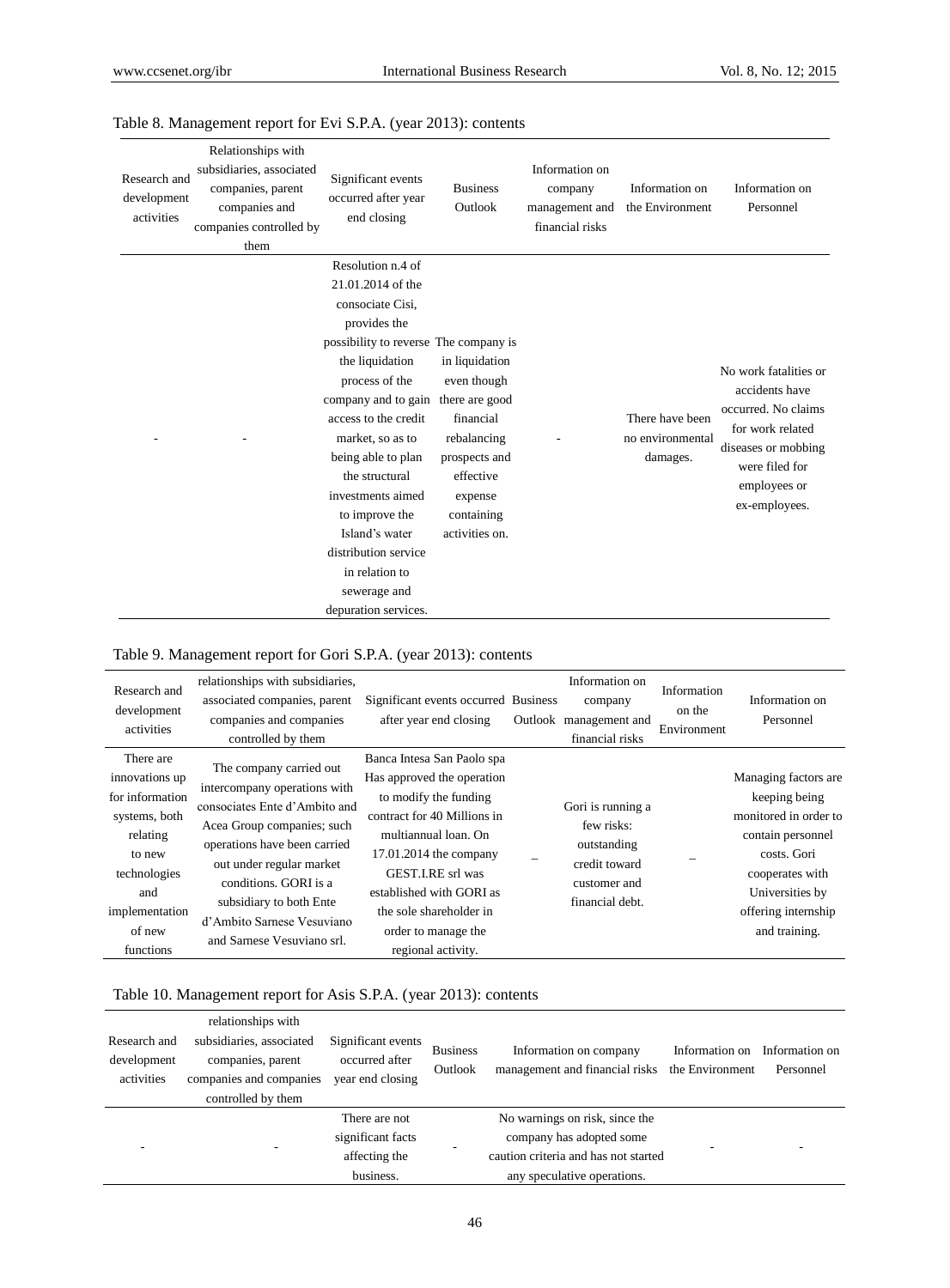| Information on Financial Risks                                                                                                                            | Personnel Information                                                                                                                                                                                                                                                                                                                  | Information on the Environment                                                                                                                                                                                                                                                                                                                                                                        |
|-----------------------------------------------------------------------------------------------------------------------------------------------------------|----------------------------------------------------------------------------------------------------------------------------------------------------------------------------------------------------------------------------------------------------------------------------------------------------------------------------------------|-------------------------------------------------------------------------------------------------------------------------------------------------------------------------------------------------------------------------------------------------------------------------------------------------------------------------------------------------------------------------------------------------------|
| Market risk:<br>Pricing risk;<br>Currency risk:<br>Interest rate risk:<br>Credit risk:<br>Liquidity risk,<br>Risk related<br>financial<br>10 <sup>2</sup> | Education and refresh training activities that<br>were planned and carried out;<br>Chosen remuneration policies and career<br>systems adopted;<br><i>Initiatives</i><br>equal<br>meant<br>promote<br>to<br>opportunities;<br>Creation of crèche facilities;<br>Workplace conditions;<br>Activities meant to generally promote the role | Identification of environmental costs and waste:<br>Evaluation of opportunities for investments in<br>environmental friendly technologies;<br>Evaluation of the level of care taken in territory<br>valorization:<br>identification of critical elements linked to one's own<br>activity and of the action meant for environmental<br>improvement;<br>Creation of a monitoring network that allows an |
| trends variations                                                                                                                                         | of human resources within the company;<br>Industrial and union relationships;<br>Presence of self-evaluation systems.                                                                                                                                                                                                                  | environmental<br>management system<br>development<br>(ISO14000 od EMAS);<br>Development of efficient environmental communication<br>tools for the population and public administration                                                                                                                                                                                                                |

#### Table 11. Reference model

#### **References**

Aa, V. (2008). *Società commerciali*. Milano: Ipsoa Francis Lefebvre.

- Adinolfi, P. (2005). L'aziendalizzazione delle pubbliche amministrazioni: Teoria e pratica a confront. *Azienda Pubblica*, 1. http://dx.doi.org/10.2139/2062111
- Anselmi, L. (2003). *Percorsi aziendali per le pubbliche amministrazioni*. Torino: Giappichelli.
- Azzolini, I., De, S. M., & Guidi, M. (1996). *La trasformazione delle aziende per la gestione dei servizi pubblici locali*. Rimini: Maggioli.
- Bagnoli, C. (2003). La relazione sulla gestione: Un'analisi empirica. *Rivista dei dottori commercialisti, 5*.
- Bazzani, R. (2003). Quale valutazione per le aziende del settore idrico? *Azienda Pubblica*, 1-2.
- Bellante, F. (2000). *Il sistema dei servizi pubblici. Le dinamiche evolutive verso nuovi profili di competitività*. Padova: Cedam.
- Borgonovi, E. (2004). *Principi e sistemi aziendali per le amministrazioni pubbliche* (4th ed.). Milano: Egea.
- Bratta, S. M. (2004). La valorizzazione dei servizi pubblici locali. Modalità gestionali, assetti societari e tecniche utilizzabili, *Azienda Pubblica*, 1.
- Calvosa, F. M. (2007). *La governance degli enti locali nella gestione dei servizi pubblici*. Rubbettino: Soveria Mannelli.
- Capaldo, P. (1998). *Reddito, capitale e bilancio d'esercizio*. Milano: Giuffrè.
- Caratozzolo, M. (2006). *Il Bilancio d'esercizio*. Milano: Giuffrè.
- Cassese, S. (2001). *I rapporti tra Stato ed economia all'inizio del XXI secolo*. Giornale Diritto Amministrativo.
- Catturi, G. (2006). *La redazione del bilancio d'esercizio*. Padova: Cedam.
- Comite, U. (2008). *Principi aziendali e utilizzo della contabilità ambientale. Strumenti di lavoro e calcolo degli indicatori*. Aracne.
- Conti, F. (2000). Servizi pubblici e infrastrutture urbane in Italia fra Ottocento e Novecento: Un bilancio degli studi, Il Comune democratico. Riccardo Dalle Mole e l'esperienza delle giunte bloccarde nel Veneto giolittiano (1900-1914). Marsilio: Venezia.
- Cristofoli, D. (2004). La riforma dei servizi pubblici locali tra accettazione e compromesso, *Azienda Pubblica, 1*.
- D'Alessio, L. (1992). *La gestione delle aziende pubbliche: Problemi di programmazione, controllo e coordinamento*. Torino: Giappichelli.
- De, F. O. (2007). Il valore delle informazioni quale elemento essenziale della relazione sulla gestione ex art. 2428 cc. *Esperienze d'impresa, 2*.
- De, S. M. (2007). La relazione sulla gestione. Ruolo formativo e contenuto della stessa, *Rivista Italiana di Ragioneria e di Economia Aziendale,* 9-10.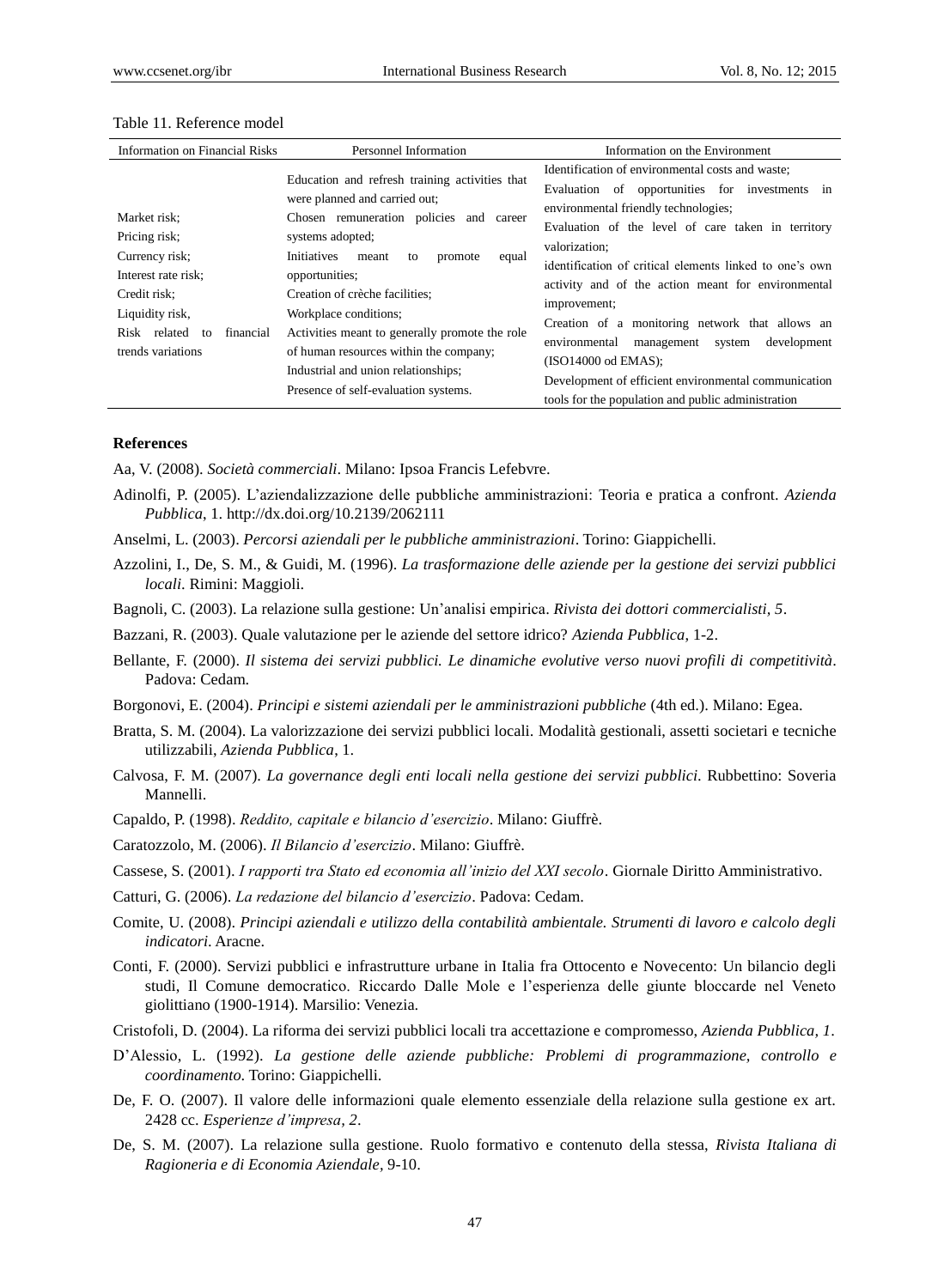Dezzani, F., Pisoni, P., & Puddu, L. (1996). *Il bilancio e la IV Direttiva CEE*. Milano: Giuffrè.

- Di, G. M. E. (2008). *Il bilancio sociale e il modulo aziendale etico*. Milano: Giuffrè.
- Elefanti, M. (2006). *L'evoluzione delle imprese pubbliche locali. Il caso Enìa*. Bologna: Il Mulino.
- Farneti, F. (2004). *Il progressivo affermarsi del principio di accountability degli enti locali*. Milano: Angeli.
- Farneti, G. (2000). *Il bilancio dell'ente locale*. Torino: Giappichelli.
- Farneti, G. (2004). *Ragioneria pubblica. Il "nuovo" sistema informativo delle aziende pubbliche*. Milano: Angeli.
- Formisano, V., Russo, G., Celenza, D., & Lombardi, R. (2012). L'informativa esterna delle imprese di servizi e le novità introdotte nell'art. 2428 del codice civile. Alcune evidenze empiriche. *Rivista Italiana di Ragioneria e di Economia Aziendale,* 7-8.
- Giovanelli, L. (2000). *Modelli contabili e di bilancio in uno stato che cambia*. Milano: Giuffrè.
- Giunta, F., & Pisani, M. (2008). *Il bilancio*. Milano: Apogeo.
- Giuntini, A. (2000). La modernizzazione delle infrastrutture e dei servizi urbani in Italia. Temi, risultati e obiettivi della ricerca storica. In Lacaita C. G. (Ed.), *Scienza tecnica e modernizzazione in Italia fra Otto e Novecento*. Milano: Angeli.
- Gray, R. H., Owen, D., & Adams, C. (1996). *Accounting and accountability: Changes and challenges in Corporate social and environmental reporting*. Prentice Hall Europe, Hemel Hempstead, Hertfordshire.
- Grossi, G. (2006). La corporate governante delle aziende di servizio pubblico locale quotate in Borsa. *Rivista Italiana di Ragioneria e di Economia Aziendale,* 7-8.
- Jannelli, R. (2006). *Governance e misurazione delle performance nell'Azienda Pubblica. Un possibile approccio*. Roma: Aracne.
- Kao, R. (1995). *Enterpreneurship: A wealth Creation and Value Adding Process*. Singapore: Prentice Hall.
- Liguori, F. (2007). *I servizi pubblici locali*. Torino: Giappichelli.
- Marchini, P. L., & Tibiletti, V. (2004). *Bilancio sociale e valori d'impresa*. Parma, Monte Università Parma.
- Marrelli, M., Padovano, F., & Rizzo, I. (2007). *Servizi pubblici. Nuove tendenze nella regolamentazione, nella produzione e nel finanziamento*. Milano: Angeli.
- Mele, R. (1993). *Strategie e politiche di marketing delle imprese di pubblici servizi*. Padova: Cedam.
- Metallo, G., Ricci, P., & Migliccio, G. (2005). *Aziende e sindacati: profili etici. Elementi teorici e tracce esperenziali*. Torino: Giappichelli.
- Molteni, M. (2000). *Bilancio e strategia. L'annual report come occasione per comunicare strategia e risultati a tutto campo*. Milano: Egea.
- Mulazzani, M. (2006). *Economia delle aziende e delle amministrazioni pubbliche*. Padova: Cedam.
- Mulazzani, M., & Pozzoli, S. (2005). *Le aziende dei servizi pubblici locali*. Rimini: Maggioli.
- Mussari, R. (1999). *La valutazione dei programmi nelle aziende pubbliche*. Torino: Giappichelli.
- Ohmae, K. (1999). *The borderless World. Power and Strategy in the Interlinked Economy*. New York: Harper.
- OIC (Organismo Italiano di Contabilità). (2006). *Principi contabili. Le informazioni sugli strumenti finanziari da includere nella nota integrativa e nelle relazione sulla gestione*. Milano: Giuffrè.
- Oliva, N. (2008). L'informativa extracontabile: Rischi, ambiente, personale, in Antonelli V., D'Alessio R., Summa Bilancio. Milano: Il Sole 24 Ore.
- Onida, P. (2005 ristampa). *Economia d'azienda*. Torino: Utet.
- Padovani, E. (2004). *Il governo dei servizi pubblici locali in outsourcing. Il controllo dell'efficacia*. Milano: Franco Angeli.
- Palma, A. (2003). *Il bilancio di esercizio*. Milano: Giuffrè.
- Pavan, A., & Reginato, E. (2004). *Programmazione e controllo nello Stato e nelle altre amministrazioni pubbliche*. Milano: Giuffrè.
- Petrolati, P. (2007). L'adeguamento della normativa italiana alle direttive contabili comunitarie: La Relazione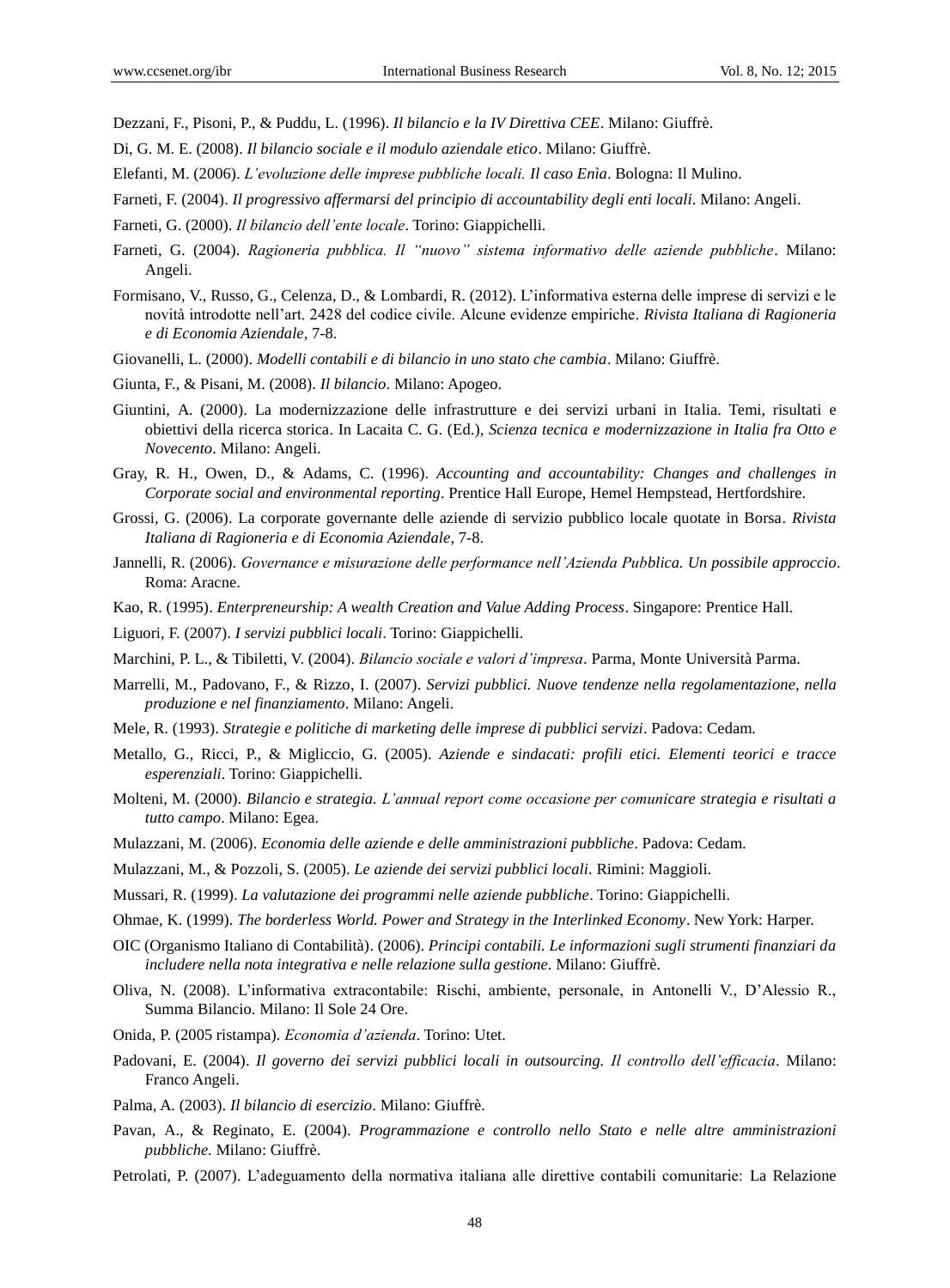sulla gestione. *Impatti e scenari, Quaderni monografici Rirea, n. 56.*

Pezzani, F. (2003). *L'accountability delle amministrazioni pubbliche*. Milano: Egea.

Pozzoli, S. (2004). Quale "contabilità" per gli enti locali. *Azienditalia, 4*.

Puddu, L. (2001). *Ragioneria pubblica: Il bilancio degli enti locali*. Milano: Giuffrè.

Pulejo, L. (2005). *Comunicazione e accountability nell'azienda Comune*. Giappichelli: Torino.

Ranghieri, F., & Sammarco, G. (1997), Ecobilanci, in aumento e sempre più esaurienti. *Il Sole 24 Ore*, 24 November.

Rebora, G. (1999). *La valutazione dei risultati nelle amministrazioni pubbliche: Proposte operative e di metodo*. Milano: Guerini Studio.

Ricci, P. (2005). *Enti strumentali regionali e loro accountability. Il caso Campania*. Milano: Angeli.

Ricci, P. (2007). *Introduzione all'economia aziendale*. Milano: Giuffrè.

Silvi, R. (2006). *Analisi di bilancio: La prospettiva manageriale*. Milano: McGraw-Hill.

Sorace, D. (2000). *Diritto delle amministrazioni pubbliche. Una introduzione*. Bologna: Il Mulino.

Staffico, L. (2002). L'informazione aziendale sull'ambiente. *Rivista dei dottori commercialisti*, 1.

Steccolini, I. (2004). *Accountability e sistemi informativi negli enti locali*. Torino: Giappichelli.

Terzani, S. (2000). *Il sistema dei bilanci*. Milano: Angeli.

Zanda, G. (2007). *Il bilancio delle società. Lineamenti teorici e modelli di redazione*. Torino: Giappichelli.

#### **Notes**

Note 1. For more information please check the following: Giunta, Pisani (2008, pp. 347-382); De Sarno (2007, pp. 458-466); Petrolati (2008, pp. 6-58).

Note 2. C. Bagnoli, *La relazione sulla gestione: Un'analisi empirica*, in Rivista dei dottori commercialisti (Accountants Magazine), Giuffré, Milano, n. 5/2003, pagg. 987 e ss. Please also see F. Dezzani, P. Pisoni, L. Puddu, *Il bilancio e la IV Direttiva CEE,* Giuffrè, Milano, 1996 e A. PALMA, *Il bilancio di esercizio,* Giuffrè, Milano, 2003.

Note 3. P. Capaldo, *Reddito, capitale e bilancio d'esercizio*, Giuffrè, Milano, 1998, p. 307 e ss.

Note 4. For more information on this subject, please see: Ricci (2005); Steccolini (2004); Farneti (2004); Pezzani (2003); Pulejo (2005); Mulazzani (2006); Comite (2008).

Note 5. In Italy Lgs. D. 626/94 has introduced risk assessment as a requirement for employers as well as a Service of Protection and Prevention, for which RSPP is responsible. Risk assessment is, therefore, a process aimed to detect risks and, later, all the prevention and protection measures meant to reduce the probability of damages stemming from potential professional disease and accidents.

Note 6. The concept of sustainable development was drawn up in 1987 by the world Commission on environment and development. (Brundtland Report, United Nations, 1987). After the UN conference on environment and development held in in Rio de Janeiro on 14 June 1992), sustainable development became an objective declared by financial and environmental policies in many countries and by international agreements on environmental matters. According to the definition given in the Brundtland report, in order for development to be sustainable, it must meet the needs of the present generations without compromising the capacity of future generations to meet their own needs.

Note 7. Alto Calore Servizi (ACS), was estabilished on 13/3/2003 from the conversion of Consorzio Interprovinciale Alto Calore in two separate Inc.s under full public ownership, called respectively: "Alto Calore Servizi S.p.A." and "Alto Calore Patrimonio e Infrastrutture S.p.A." It is a joint-stock company, whose partners are 127 municipalities with a share capital allocated as follows: 66,62% to the Municipalities located in the province of Avellino; 22,72% to the Municipalities located in the Province of Benevento; the remaining 10,66% to the Provincial Administration of Avellino. The company operates in the sector dealing with sewage, waste water treatment, drinking water collection and distribution. The total distribution network runs for over 4.500 km, reaching a population of 450.000.

Note 8. Ausino S.p.A. Servizi Idrici Integrati, in the past called Consorzio degli acquedotti dell'Ausino, has its